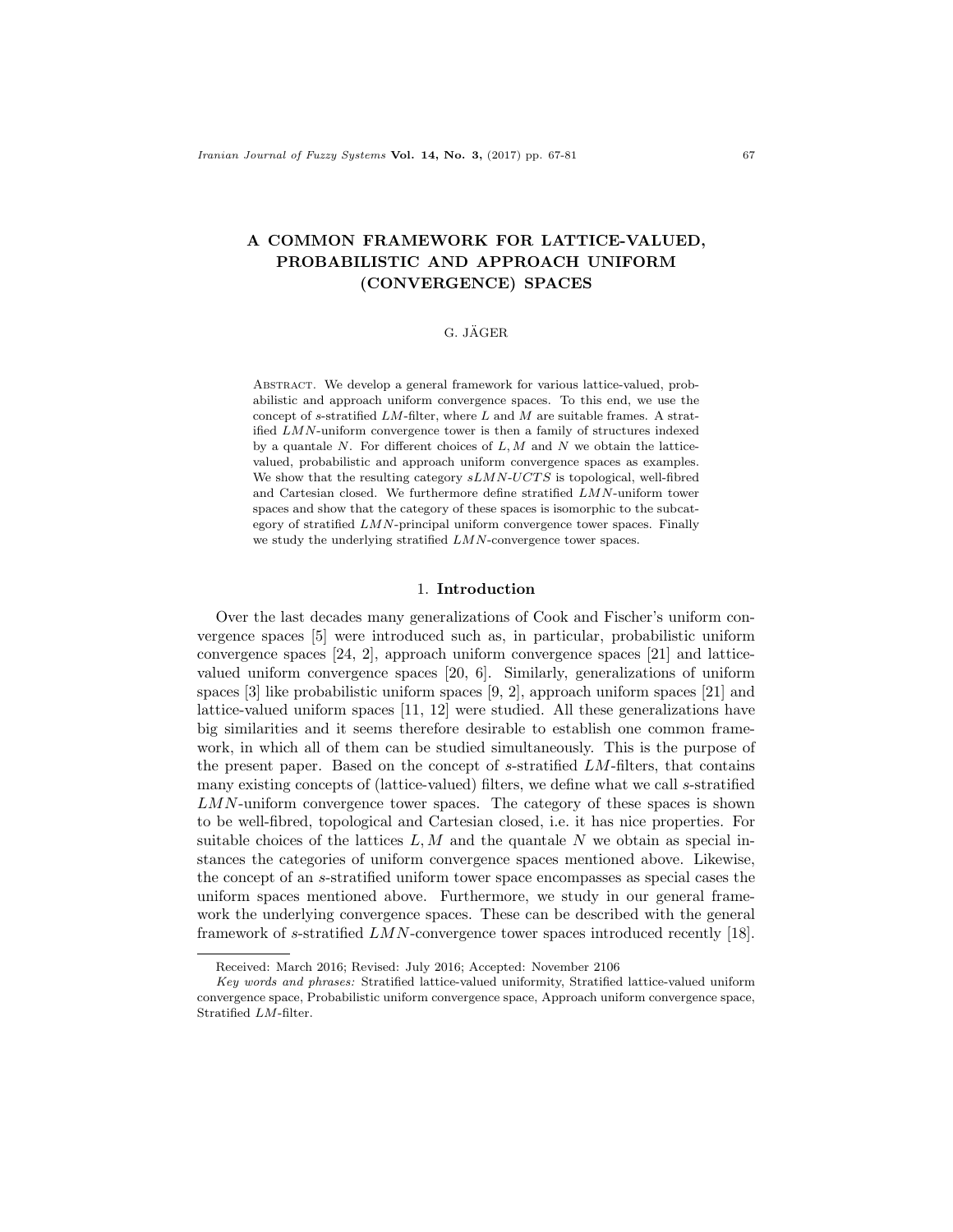The paper is organised as follows. In a preliminary section we describe the lattice background that we use and introduce basic notations about L-sets. The third section is devoted to a review of s-stratified LM-filters. We introduce in particular LM-filters on  $X \times X$ . The fourth section then describes the category  $sLMN-UCTS$  of s-stratified  $LMN$ -uniform convergence tower spaces, gives many examples and states the important categorical properties. Section 5 then studies the category of s-stratified LMN-uniform tower spaces and its relationship to the category  $sLMN-UCTS$ . The sixth section is devoted to the underlying s-stratified LMN-convergence tower spaces and finally, in Section 7, we draw some conclusions.

### 2. Preliminaries

We consider in the paper frames  $L = (L, \wedge, \vee)$ , i.e. complete lattices that satisfy the distributive law  $\bigvee_{i\in J} (\alpha \wedge \beta_i) = \alpha \wedge \bigvee_{i\in J} \beta_i$  for all  $\alpha, \beta_i \in L$ ,  $(i \in J)$ . In a complete lattice L we can define the wedge-below relation  $\alpha \triangleleft \beta$  if for all  $D \subseteq L$  with  $\beta \leq \bigvee D$  there is  $\delta \in D$  such that  $\alpha \leq \delta$ . A complete lattice is called *completely* distributive, if for each  $\alpha \in L$ , we have  $\alpha = \bigvee {\beta \in L : \beta \triangleleft \alpha}$ . For more results on lattices see e.g. [10].

The triple  $(L, \leq, *)$ , where  $(L, \leq)$  is a complete lattice, is called a *quantale* if  $(L, *)$  is a semigroup, and  $*$  is distributive over arbitrary joins, i.e.

$$
(\bigvee_{i \in J} \alpha_i) * \beta = \bigvee_{i \in J} (\alpha_i * \beta) \quad \text{and} \quad \beta * (\bigvee_{i \in J} \alpha_i) = \bigvee_{i \in J} (\beta * \alpha_i).
$$

A quantilable  $(L, *)$  is called *commutative* if  $(L, *)$  is a commutative semigroup and it is called *integral* if the top element of L acts as the unit, i.e. if  $\alpha * \top = \top * \alpha = \alpha$ for all  $\alpha \in L$ . We consider in this paper only commutative and integral quantales.

**Example 2.1.** A *triangular norm* or *t*-norm is a binary operation  $*$  on the unit interval  $[0,1]$  which is associative, commutative, non-decreasing in each argument and which has 1 as the unit. The triple  $([0, 1], \leq, *)$  can be considered as a quantale if the t-norm is left-continuous. The three most commonly used (left-continuous) t-norms are:

- the minimum t-norm:  $\alpha * \beta = \alpha \wedge \beta$ ,
- the product t-norm:  $\alpha * \beta = \alpha \cdot \beta$ ,
- the Lukasiewicz t-norm:  $\alpha * \beta = (\alpha + \beta 1) \vee 0$ .

**Example 2.2.** The interval  $[0, \infty]$  with the opposite order and addition as the quantale operation  $\alpha * \beta = \alpha + \beta$  (extended by  $\alpha + \infty = \infty + a = \infty$  for all  $\alpha, \beta \in [0, \infty]$  is a quantale.

**Example 2.3.** A function  $\varphi : [0, \infty] \longrightarrow [0, 1]$ , which is non-decreasing, leftcontinuous on  $(0, \infty)$  and satisfies  $\varphi(0) = 0$  and  $\varphi(\infty) = 1$  is called a *distance* distribution function [26]. The set of all distance distribution functions is denoted by  $\Delta^+$ . For example, for each  $0 \leq a < \infty$  the functions

$$
\varepsilon_a(x) = \begin{cases} 0 & \text{if } 0 \le x \le a \\ 1 & \text{if } a < x \le \infty \end{cases} \qquad \text{and} \qquad \varepsilon_\infty(x) = \begin{cases} 0 & \text{if } 0 \le x < \infty \\ 1 & \text{if } x = \infty \end{cases}
$$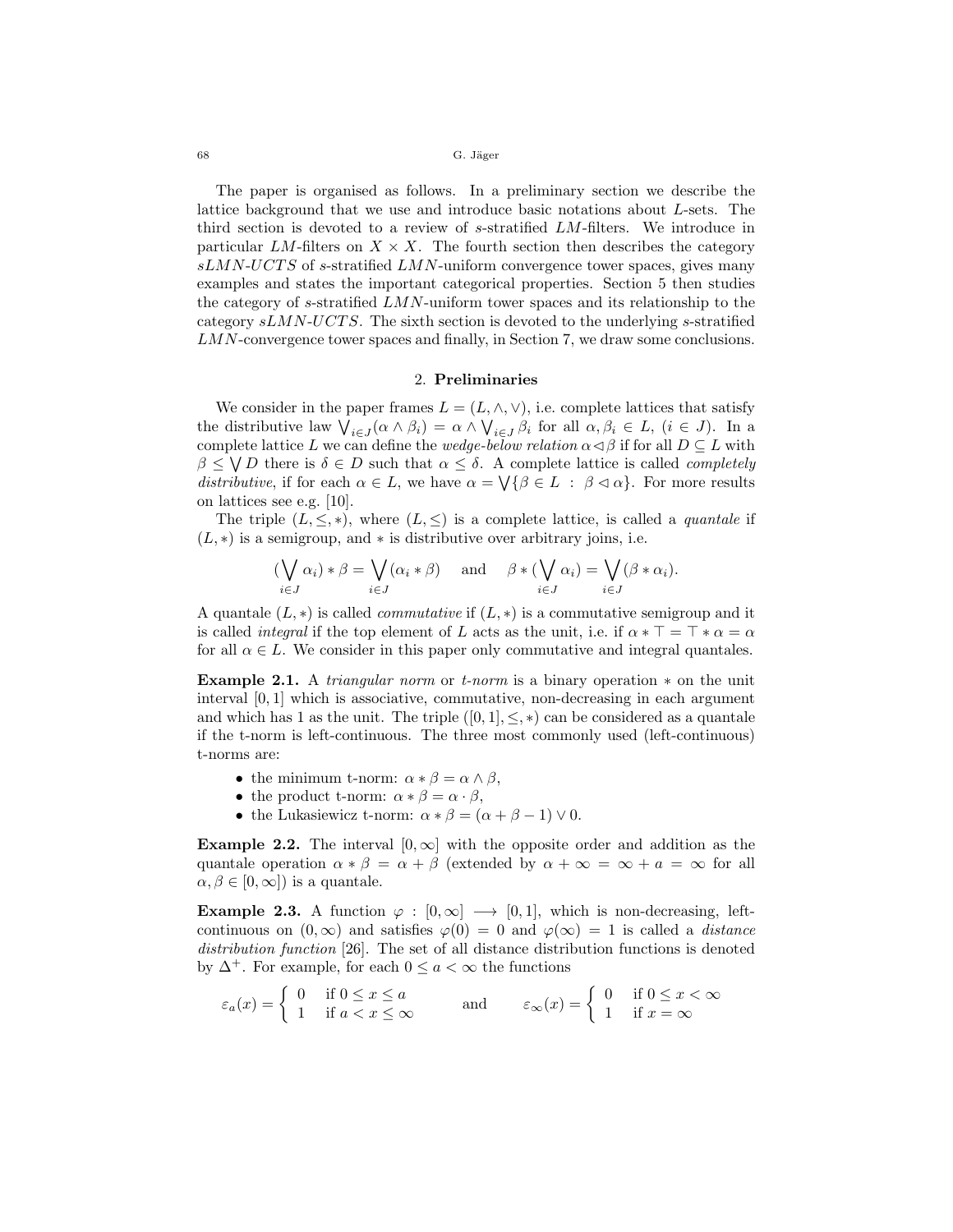are in  $\Delta^+$ . The set  $\Delta^+$  is ordered pointwise, i.e. for  $\varphi, \psi \in \Delta^+$  we define  $\varphi \leq \psi$  if for all  $x \ge 0$  we have  $\varphi(x) \le \psi(x)$ . The bottom element of  $\Delta^+$  is then  $\varepsilon_{\infty}$  and the top element is  $\varepsilon_0$ . The set  $\Delta^+$  with this order then becomes a complete lattice. A binary operation,  $* : \Delta^+ \times \Delta^+ \longrightarrow \Delta^+$ , which is commutative, associative, nondecreasing in each place and that satisfies the boundary condition  $\varphi * \varepsilon_0 = \varphi$  for all  $\varphi \in \Delta^+$ , is called a *triangle function* [26]. A triangle function is called *sup*continuous [26], if  $(\bigvee_{i\in I}\varphi_i)*\psi = \bigvee_{i\in I}(\varphi_i*\psi)$  for all  $\varphi_i,\psi\in\Delta^+$ ,  $(i\in I)$ , i.e. if  $(\Delta^+, \leq, *)$  is a quantale.

For a complete lattice L with top element  $\top^L$  and bottom element  $\bot^L$  and a set X, we denote the power set of X by  $\mathbb{P}(X)$  and the set of all L-sets on X,  $a, b, c, ... : X \longrightarrow L$ , by  $L^X$ . A constant L-set with value  $\alpha \in L$  is denoted by  $\alpha_X$ . In particular, we write  $\top_X^L$ , resp.  $\bot_X^L$ , for the constant L-sets with value  $\top^L$ , resp.  $\perp^L$ . The lattice operations are extended pointwise from L to  $L^X$ , i.e. we define  $(a \wedge b)(x) = a(x) \wedge b(x), (a \vee b)(x) = a(x) \vee b(x), (\bigwedge_{i \in J} a_i)(x) = \bigwedge_{i \in J} (a_i(x)),$  $(\bigvee_{i\in J} a_i)(x) = \bigvee_{i\in J} (a_i(x))$ . For a mapping  $f: X \longrightarrow Y$  and  $a \in L^X$  and  $b \in L^Y$ the image of a under f,  $f(a) \in L^Y$ , is defined by  $f(a)(y) = \bigvee_{f(x)=y} a(x)$  and the preimage of b under f,  $f^{\leftarrow}(b) \in L^X$ , is defined by  $f^{\leftarrow}(b)(x) = b(f(x))$ . If  $a \in L^X$ and  $s: L \longrightarrow M$  is a mapping between the frames  $L, M$ , then we define  $s(a) \in M^X$ by  $s(a)(x) = s(a(x))$ ,  $x \in X$ .

For notions from category theory, we refer to the textbook [1].

### 3. Stratified LM-filters

In this section, we review and extend results from [17].

Let  $L, M$  be frames. We consider a mapping  $s: L \longrightarrow M$  with the properties (S1)  $s(\perp^L) = \perp^M$ ; (S2)  $s(\perp^L) = \perp^M$  and (S3)  $s(\alpha \wedge \beta) = s(\alpha) \wedge s(\beta)$  for all  $\alpha, \beta \in L$ . We call such a mapping a *stratification mapping*. Note that, by the property (S3), a stratification mapping is non-decreasing.

**Example 3.1.** (1) Every frame morphism  $s: L \longrightarrow M$  is a stratification mapping.

(2) The pointwisely smallest stratification mapping is given by

 $s_0(\alpha) = \begin{cases} \top^M & \text{if } \alpha = \top^L \\ \bot^M & \text{if } \alpha \neq \top^L \end{cases}.$ 

(3) If  $\perp^L$  is prime, then the pointwisely largest stratification mapping is given by  $s_1(\alpha) = \begin{cases} \pm M & \text{if } \alpha = \pm L \\ \mp M & \text{if } \alpha \neq \pm L \end{cases}$ .

In the sequel, we fix a stratification mapping  $s: L \longrightarrow M$ .

**Definition 3.2.** A mapping  $\mathcal{F}: L^X \longrightarrow M$  is an *s*-stratified LM-filter on X if (F1)  $\mathcal{F}(\perp_X^L) = \perp^M$  and  $\mathcal{F}(\perp_X^L) = \perp^M$ ; (F2)  $\mathcal{F}(a) \leq \mathcal{F}(b)$  whenever  $a \leq b$ ; (F3)  $\mathcal{F}(a) \wedge \mathcal{F}(b) \leq \mathcal{F}(a \wedge b)$  for all  $a, b \in L^X$ ; (Fs)  $s(\alpha) \leq \mathcal{F}(\alpha_X)$  for all  $\alpha \in L$ .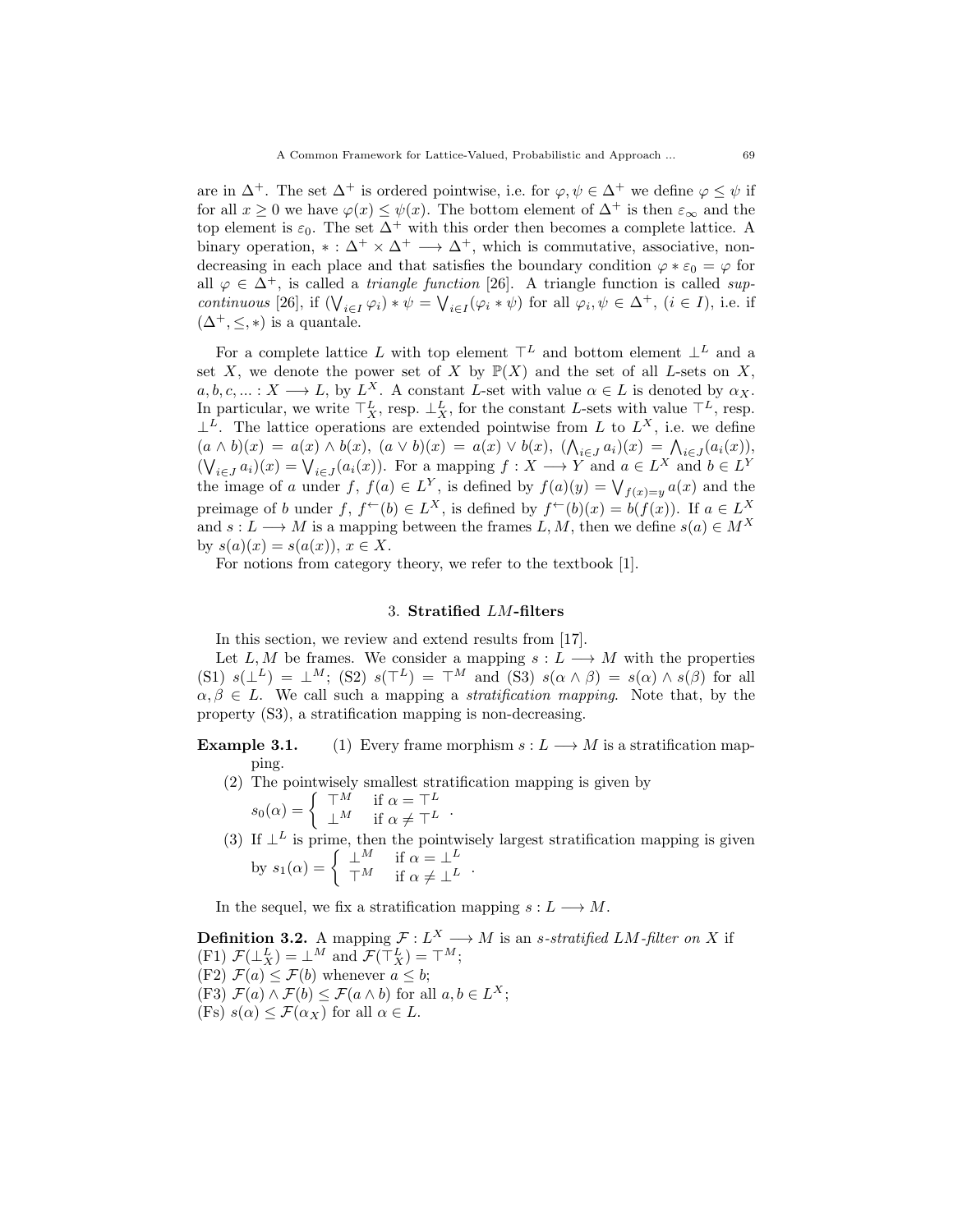Note that the *stratification condition* (Fs) is equivalent to  $s(\alpha) \wedge \mathcal{F}(\alpha) \leq \mathcal{F}(\alpha_X \wedge$ a) for all  $\alpha \in L$ ,  $a \in L^X$ . We denote the set of all s-stratified LM-filters on X by  $\mathcal{F}_{LM}^s(X).$ 

- **Example 3.3.** (1) We define, for  $a \in L^X$ ,  $[x]_s(a) = s(a(x))$ . Then  $[x]_s \in$  $\mathcal{F}_{LM}^{s}(X)$  is called the *s*-stratified point LM-filter of x. Note that in the case  $X = \{x\}, \mathcal{F} \in \mathcal{F}_{LM}^s(X)$  implies  $[x]_s(a) = s(a(x)) \leq \mathcal{F}(a(x)) = \mathcal{F}(a)$ for  $a \in L^X$ , i.e.  $[x]_s \leq \mathcal{F}$ . If the stratification mapping s is clear, we also simply write  $[x]$  for  $[x]_s$ .
	- (2)  $L = M$ ,  $s = id_L$ . A stratified L-filter [14] is an  $id_L$ -stratified LL-filter.
	- (3)  $L = M = \{0, 1\}$ . A filter  $\mathbb{F} \in \mathbb{F}(X)$  can be identified with an  $s_0$ -stratified LM-filter. (In this case,  $s_0 = id_{\{0,1\}}$  is the only possible stratification mapping.)
	- (4)  $L = \{0, 1\}$ . An s-stratified LM-filter is an M-filter of ordinary subsets, [13]. (The property (M3) is always true for any mapping s that satisfies (M1) and (M2).)
	- (5)  $L = [0, 1], M = \{0, 1\}.$  An s-stratified LM-filter can be identified with a prefilter [22]. Note that only  $s = s_0$  is possible in order that all prefilters are s-stratified. As a consequence we have to define the point prefilter by  $[x]_{s_0} = \{a \in [0,1]^X : a(x) = 1\}.$

For a mapping  $f: X \longrightarrow Y$  and  $\mathcal{F} \in \mathcal{F}_{LM}^s(X)$  we define  $f(\mathcal{F}) \in \mathcal{F}_{LM}^s(Y)$  by  $f(\mathcal{F})(b) = \mathcal{F}(f^{\leftarrow}(b)).$ 

We consider now a further stratification mapping,  $t : M \longrightarrow L$ .

For  $\mathcal{F}_j \in \mathcal{F}_{LM}^s(X)$   $(j \in J)$ , consider for  $a \in L^X$  the M-set on J,  $\mathcal{F}_{(\cdot)}(a)$  with  $\mathcal{F}_{(\cdot)}(a)(j) = \mathcal{F}_j(a)$ . Define further  $t(\mathcal{F}_{(\cdot)}(a))(j) := t(\mathcal{F}_j(a)) \in L$ . Then  $t(\mathcal{F}_{(\cdot)}(a)) \in L$  $L^J$ . For  $\mathcal{G} \in \mathcal{F}_{LM}^s(J)$  we can then form  $\mathcal{G}(\mathcal{F}_{(\cdot)})(a) := \mathcal{G}(t(\mathcal{F}_{(\cdot)})(a)).$ 

**Lemma 3.4.** [18] Let  $s: L \longrightarrow M$  and  $t: M \longrightarrow L$  be stratification mappings with  $s \circ t \circ s \geq s$ . For sets  $J, X$  and  $\mathcal{G} \in \mathcal{F}_{LM}^s(J)$  and  $\mathcal{F}_j \in \mathcal{F}_{LM}^s(X)$   $(j \in J)$ , then  $\mathcal{G}(\mathcal{F}_{(\cdot)}) \in \mathcal{F}_{LM}^s(X).$ 

We call  $\mathcal{G}(\mathcal{F}_{(\cdot)})$  the s-stratified LM-diagonal filter of  $(\mathcal{G},(\mathcal{F}_j)_{j\in J})$ , see [16, 18]. For two s-stratified  $LM$ -filters  $\mathcal{F} \in \mathcal{F}^s_{LM}(X), \mathcal{G} \in \mathcal{F}^s_{LM}(Y)$  we define their product,  $\mathcal{F} \times \mathcal{G}: L^{X \times Y} \longrightarrow M$ , by

$$
\mathcal{F} \times \mathcal{G}(a) = \bigvee \{ \mathcal{F}(f) \wedge \mathcal{G}(g) : f \times g \le a \}, \qquad (a \in L^{X \times Y})
$$

with  $f \times g(x, y) = f(x) \wedge g(y)$  for  $f \in L^X$  and  $g \in L^Y$ , see [15, 18].

**Lemma 3.5.** [18] Let  $s: L \longrightarrow M$  and  $t: M \longrightarrow L$  be stratification mappings such that  $s \circ t \geq id_M$  and  $t \circ s \geq id_L$ . If  $\mathcal{F} \in \mathcal{F}_{LM}^s(X), \mathcal{G} \in \mathcal{F}_{LM}^s(Y)$  then  $\mathcal{F} \times \mathcal{G} \in \mathcal{F}_{LM}^s(X \times Y).$ 

We denote s-stratified LM-filters on  $X \times X$  by  $\Phi, \Psi : L^{X \times X} \longrightarrow M$ . For  $\Phi, \Psi \in \mathcal{F}_{LM}^s(X \times X)$  we define  $\Phi^{-1}$  by  $\Phi^{-1}(a) = \Phi(a^{-1})$  with  $a^{-1}(x, y) = a(y, x)$  for all  $(x, y) \in X \times X$ . Further, we define  $\Phi \circ \Psi$  by  $\Phi \circ \Psi(a) = \bigvee {\Phi(b) \land \Psi(c)} : b \circ c \leq a$ with  $b \circ c(x, y) = \bigvee_{z \in X} b(x, z) \land c(z, y)$  for all  $(x, y) \in X \times X$ . Finally, we denote  $[\Delta] = [\Delta_X] = \bigwedge_{x \in X} [(\overline{x}, x)] \in \mathcal{F}_{LM}^s(X \times X).$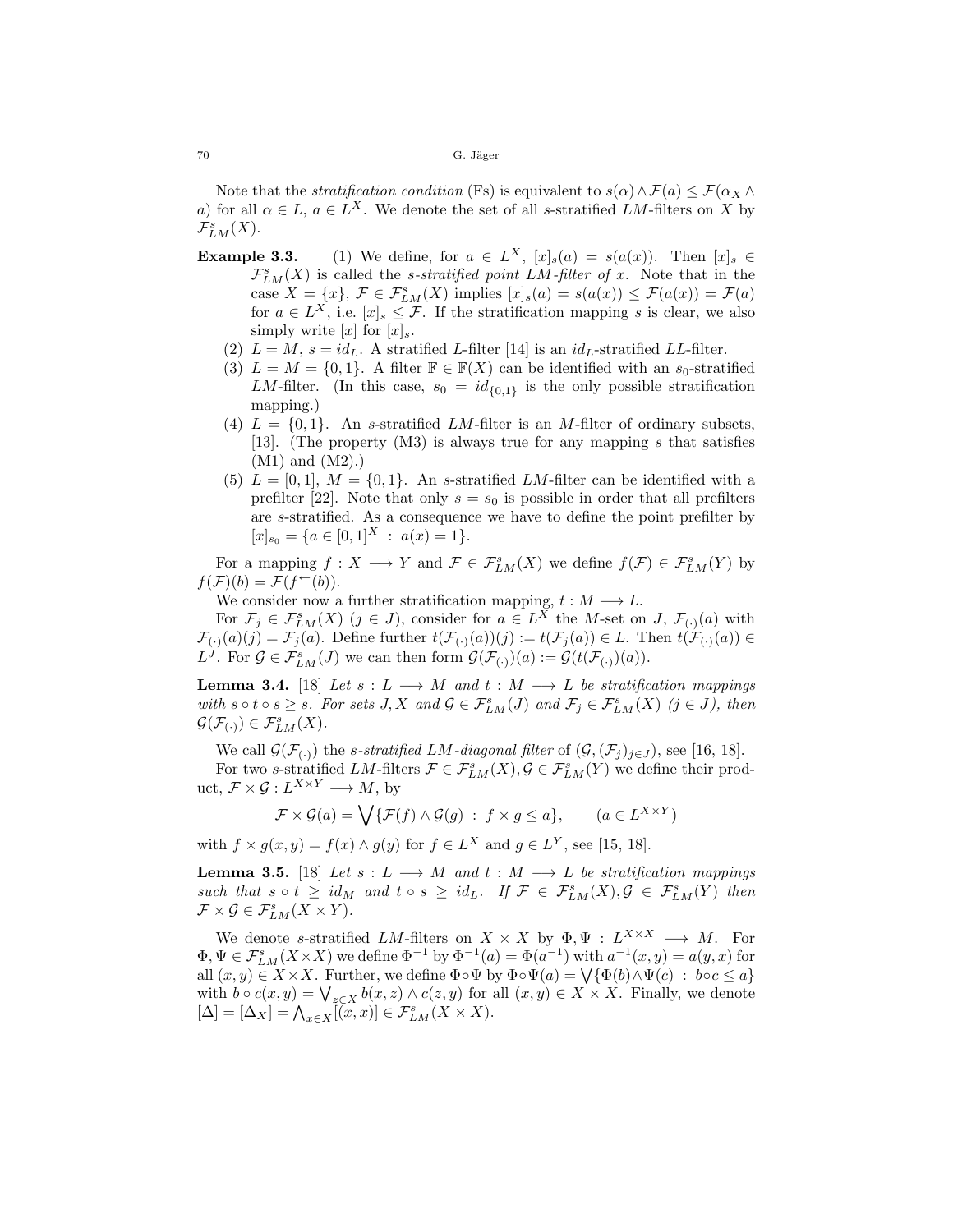**Lemma 3.6.** Let  $\Phi, \Psi \in \mathcal{F}_{LM}^s(X \times X)$ . Then

- (1)  $\Phi^{-1} \in \mathcal{F}_{LM}^s(X \times X);$
- (2)  $\Phi \circ \Psi \in \mathcal{F}_{LM}^s(X \times X)$  if and only if  $b \circ c = \bot_{X \times X}^L$  implies  $\Phi(b) \wedge \Psi(c) = \bot^M$ .

The proof in [20] can easily be adapted. Also almost all other properties of these constructions that are shown in [20] carry over to our more general situation. We will later explicitely use the following results.

**Lemma 3.7.** Let L, M be frames and let  $s: L \longrightarrow M$  be a stratification mapping. Then for all  $x, y, z \in X$ 

(i)  $[(x, y)]^{-1} = [(y, x)];$ (ii)  $[(x, y)] \circ [(y, z)] \le [(x, z)]$ ;

*Proof.* (1) is easy and left for the reader. We prove (2). Let  $d \in L^{X \times X}$ . Then  $[(x, y)] \circ [(y, z)](d) = \bigvee_{a \circ b \leq d} s(a(x, y)) \land s(b(y, z)) = \bigvee_{a \circ b \leq d} s(a(x, y) \land b(y, z)) \leq$  $\bigwedge_{a \circ b \le d} s(a \circ b(x, z)) \le s(d(\overline{x}, z)) = [(x, z)](d).$ 

Let X be a set,  $\mathcal{F} \in \mathcal{F}_{LM}^s(X)$ ,  $x \in X$ . We define  $\mathcal{F}_x : L^{X \times X} \longrightarrow M$  by

$$
\mathcal{F}_x(d) = \mathcal{F}\big(d(\cdot, x)\big), \text{ for } d \in L^{X \times X},
$$

see [6]. Then  $\mathcal{F}_x \in \mathcal{F}_{LM}^s(X \times X)$ .

**Lemma 3.8.** [6] Let  $x, y \in X$  and  $\mathcal{F}, \mathcal{G} \in \mathcal{F}_{LM}^s(X)$  and let  $f : X \longrightarrow Y$ . Then

- (i)  $[x]_y = [(x, y)],$
- (ii)  $\mathcal{F}_x \wedge \mathcal{G}_x = (\mathcal{F} \wedge \mathcal{G})_x$ ,
- (iii)  $(f \times f)(\mathcal{F}_x) = f(\mathcal{F})_{f(x)}$ .

Let  $\Psi \in \mathcal{F}_{LM}^s(X \times X)$  and let  $x \in X$ . We define  $\Psi(x) : L^X \longrightarrow M$  by  $\Psi(x)(a) =$  $\bigvee \{\Psi(d) : d(\cdot, x) \leq a\}.$  Then  $\Psi(x) \in \mathcal{F}_{LM}^s(X)$  if and only if  $\Psi(d) = \perp^M$  whenever  $d(\cdot, x) = \perp_X^L$ , see [19]. We note that if  $\Psi \leq [\Delta_X]$ , then  $d(\cdot, x) = \perp_X^L$  implies  $\Psi(d) \leq$  $\bigwedge_{y\in X} s(d(y,y)) \leq s(d(x,x)) = s(\perp^L) = \perp^M$ . Hence, in this case,  $\Psi(x) \in \mathcal{F}_{LM}^s(X)$ .

**Lemma 3.9.** Let  $\Phi, \Psi \in \mathcal{F}_{LM}^s(X \times X)$ ,  $\mathcal{F} \in \mathcal{F}_{LM}^s(X)$ ,  $x \in X$  and let  $f : X \longrightarrow X'$ . The following hold.

- (1) If  $\Phi \leq \Psi$ , then  $\Phi(x) \leq \Psi(x)$ ,
- (2)  $(\Phi \wedge \Psi)(x) \leq \Phi(x) \wedge \Psi(x)$ ,
- (3)  $[\Delta_X](x) = [x],$
- (4)  $\mathcal{F} \geq \Phi(x) \iff \mathcal{F}_x \geq \Phi$ ,
- (5)  $\Phi \leq (\Phi(x))_x$ ,
- (6)  $(\mathcal{F}_x)(x) \leq \mathcal{F}_y$
- (7)  $(f \times f)(\Phi)(f(x)) \leq f(\Phi(x)).$

*Proof.* (1), (2) and (3) are easy, see [19]. The properties (5) and (6) follow directly from (4). For (4), let first  $d \in L^{X \times X}$ . Then  $\Phi(d) \leq \bigvee {\Phi(e) : e(\cdot, x) \leq d(\cdot, x)}$  $\Phi(x)(d(\cdot,x)) \leq \mathcal{F}(d(\cdot,x)) = \mathcal{F}_x(d)$ . Conversely, let  $a \in L^X$ . Then  $\Phi(x)(a) =$  $\bigvee{\{\Phi(d) : d(\cdot, x) \leq a\}} \leq {\{\mathcal{F}(d(\cdot, x)) \ : d(\cdot, x) \leq a\}} \leq \mathcal{F}(a)$ . For property (7) let  $c \in L^{X' \times X'}$  and  $b \in L^{X'}$ . If  $c(\cdot, f(x)) \leq b$ , then for all  $y \in X$  we have  $(f \times f(x))$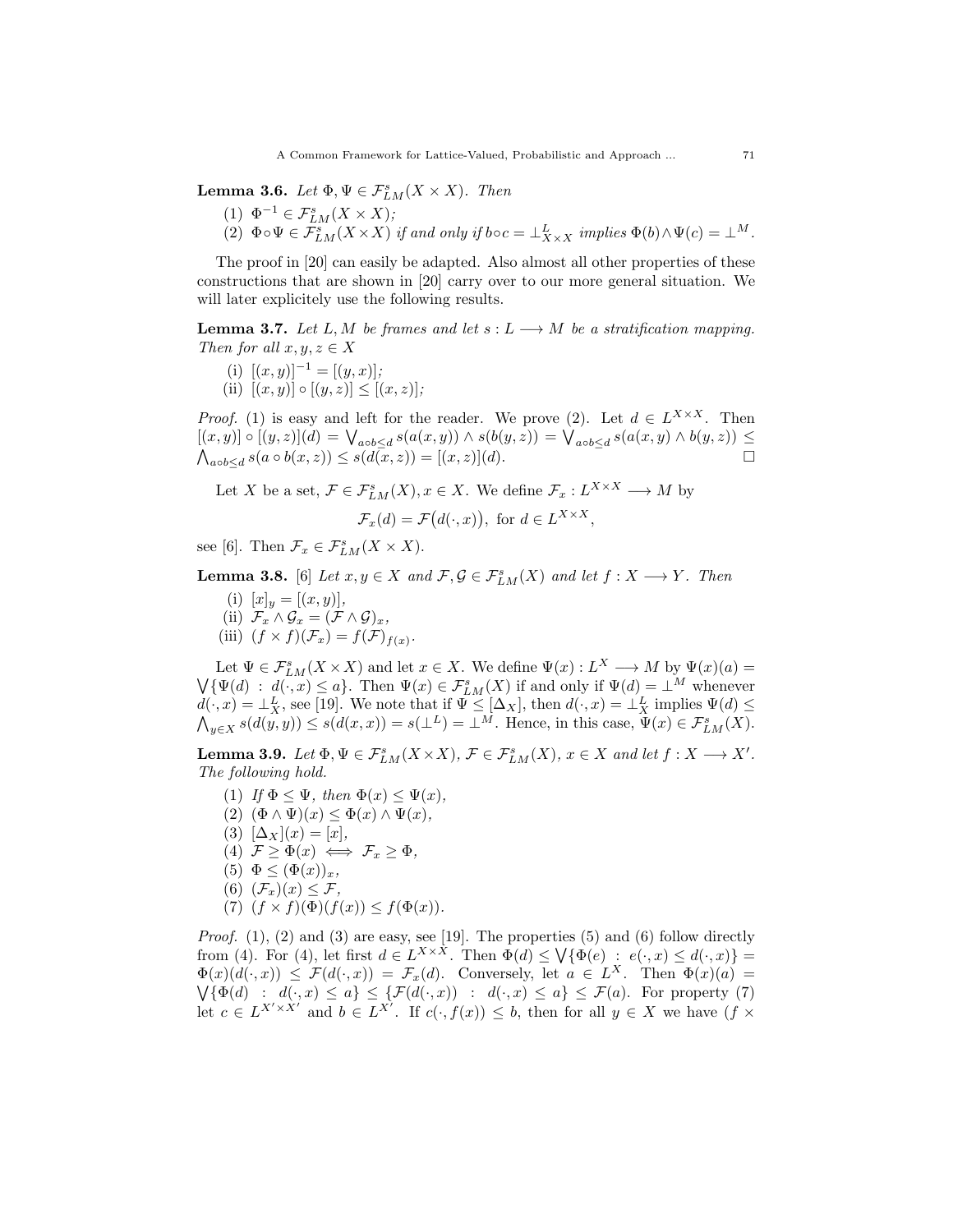$f^{\prime\prime}(c)(y,x) = c(f(y), f(x)) \leq b(f(y)) = f^{\leftarrow}(b)(y)$ , i.e. we have  $(f \times f)^{\leftarrow}(c)(\cdot, x) \leq f^{\prime}(c)(\cdot, x)$  $f^{\leftarrow}(b)$ . Hence we obtain

$$
(f \times f)(\Phi)(f(x))(b) = \sqrt{\{(f \times f)(\Phi)(c) : c(\cdot, f(x)) \le b\}}\leq \sqrt{\{\Phi((f \times f)^{\leftarrow}(c)) : (f \times f)^{\leftarrow}(c)(\cdot, x) \le f^{\leftarrow}(b)\}}\leq \sqrt{\{\Phi(d) : d(\cdot, x) \le f^{\leftarrow}(b)\}}= \Phi(x)(f^{\leftarrow}(b)) = f(\Phi(x))(b).
$$

In [18] we gave the following definition.

**Definition 3.10.** [18] Let  $L, M$  be frames, let N be a complete lattice and let  $s: L \longrightarrow M$  be a stratification mapping. A pair  $(X, \overline{q})$ , of a set X and  $\overline{q} = (q_{\alpha} :$  $\mathcal{F}_{LM}^s(X) \longrightarrow \mathbb{P}(X)_{\alpha \in N}$ , is an s-stratified LMN-convergence tower space if

(CT1)  $x \in q_\alpha([x]_s)$  for all  $x \in X$ ,  $\alpha \in N$ ; (CT2)  $q_{\alpha}(\mathcal{F}) \subseteq q_{\alpha}(\mathcal{G})$  whenever  $\mathcal{F} \leq \mathcal{G}$ ; (CT3)  $q_\beta(\mathcal{F}) \subseteq q_\alpha(\mathcal{F})$  whenever  $\alpha \leq \beta$ ; (CT4)  $q_{\perp^N}(\mathcal{F}) = X$  for all  $\mathcal{F} \in \mathcal{F}_{LM}^s(X)$ .

A mapping  $f: (X, \overline{q}) \longrightarrow (X', \overline{q'})$  between two s-stratified LMN-convergence tower spaces is called *continuous* if  $f(q_\alpha(\mathcal{F})) \subseteq q'_\alpha(f(\mathcal{F}))$  for all  $\alpha \in N$ ,  $\mathcal{F} \in$  $\mathcal{F}_{LM}^s(X)$ . We denote the category with objects the s-stratified LMN-convergence tower spaces and morphisms the continuous mappings by  $sLMN-CTS$ .

A space  $(X, \overline{q}) \in |sLMN-CTS|$  is called *left-continuous* if

 $(\text{CTL}) \bigcap q_{\beta}(\mathcal{F}) \subseteq q_{\bigvee A}(\mathcal{F})$  whenever  $A \subseteq N$ .  $\beta \in A$ 

# 4. The Category  $sLMN-UCTS$

**Definition 4.1.** Let L, M be frames, let  $(N, *)$  be a quantale and let  $s: L \longrightarrow M$ be a stratification mapping. A pair  $(X,\overline{\Lambda})$ , of a set X and  $\overline{\Lambda} = (\Lambda_{\alpha})_{\alpha \in N}$ ,  $\Lambda_{\alpha} \subseteq$  $\mathcal{F}_{LM}^{s}(X \times X)$ , is an *s*-stratified LMN-uniform convergence tower space if

(UCT1)  $[(x, x)] \in \Lambda_{\alpha}$  for all  $x \in X, \alpha \in N$ ;

(UCT2)  $\Psi \in \Lambda_{\alpha}$  whenever  $\Phi \leq \Psi$  and  $\Phi \in \Lambda_{\alpha}$ ;

(UCT3)  $\Phi^{-1} \in \Lambda_{\alpha}$  whenever  $\Phi \in \Lambda_{\alpha}$ ;

(UCT4)  $\Phi \wedge \Psi \in \Lambda_{\alpha}$  whenever  $\Phi, \Psi \in \Lambda_{\alpha}$ ;

(UCT5)  $\Phi \in \Lambda_{\beta}$  whenever  $\Phi \in \Lambda_{\alpha}$  and  $\beta \leq \alpha$ ;

(UCT6)  $\Lambda_{\perp^N} = \mathcal{F}_{LM}^s(X \times X);$ 

(UCT7)  $\Phi \circ \Psi \in \Lambda_{\alpha * \beta}$  whenever  $\Phi \in \Lambda_{\alpha}, \Psi \in \Lambda_{\beta}$  and  $\Phi \circ \Psi \in \mathcal{F}_{LM}^s(X \times X)$ .

A mapping  $f:(X,\overline{\Lambda})\longrightarrow (X',\overline{\Lambda'})$  is called uniformly continuous if  $(f\times f)(\Phi)\in$  $\Lambda'_{\alpha}$  whenever  $\Phi \in \Lambda_{\alpha}$ . We denote the category with objects the s-stratified LMNuniform convergence tower spaces and morphisms the uniformly continuous mappings by  $sLMN-UCTS$ .

A space  $(X,\overline{\Lambda}) \in |sLMN-UCTS|$  is called *left-continuous* if (UCTL)  $\Phi \in \Lambda_{\bigvee A}$  whenever  $A \subseteq N$  and  $\Phi \in \Lambda_{\alpha}$  for all  $\alpha \in A$ .

Note: Left-continuous  $s$ -stratified  $LMN$ -uniform convergence tower spaces can be identified with s-stratified  $LMN$ -uniform convergence spaces. To this end,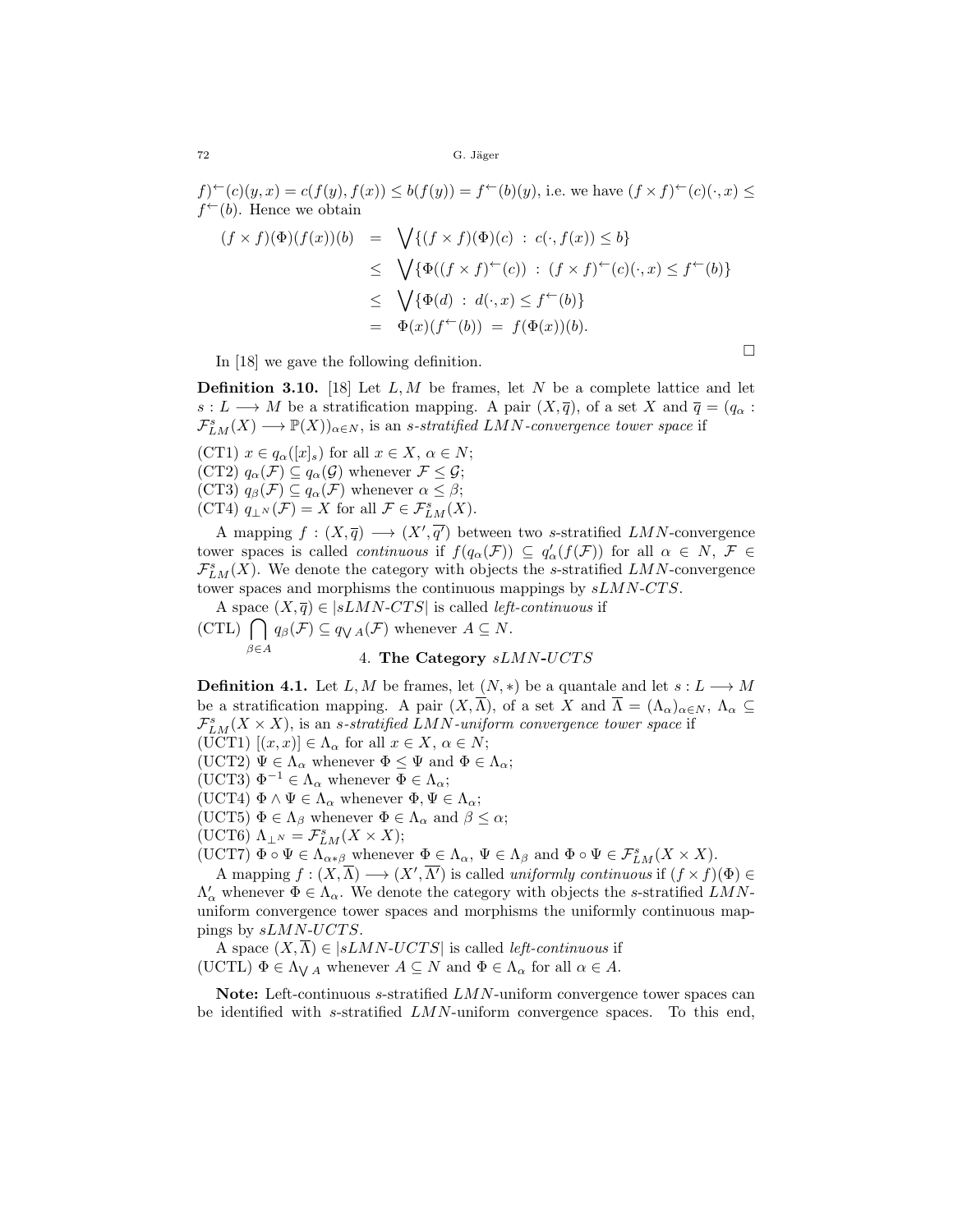we define for a left-continuous s-stratified  $LMN$ -uniform convergence tower space  $(X,\overline{\Lambda})$  the mapping  $\Lambda: \mathcal{F}_{LM}^s(X \times X) \longrightarrow N$  by  $\Lambda(\Phi) = \bigvee \{\alpha \in N \; : \; \Phi \in \Lambda_\alpha\}.$  We then have the following properties: (UC1)  $\Lambda([x, x]) = \top^N$  for all  $x \in X$ ;

(UC2)  $\Lambda(\Phi) \leq \Lambda(\Psi)$  whenever  $\Phi \leq \Psi$ ;

(UC3)  $\Lambda(\Phi) \leq \Lambda(\Phi^{-1});$ 

(UC4)  $\Lambda(\Phi) \wedge \Lambda(\Psi) \leq \Lambda(\Phi \wedge \Psi);$ 

(UC5)  $\Lambda(\Phi) * \Lambda(\Psi) \leq \Lambda(\Phi \circ \Psi)$  whenever  $\Phi \circ \Psi \in \mathcal{F}_{LM}^s(X \times X)$ .

The pair  $(X, \Lambda)$  is then called an *s*-stratified LMN-uniform convergence space, see also [6, 20].

**Example 4.2.** Let  $L = M = N = \{0, 1\}$ . Then an s-stratified LMN-uniform convergence tower space is a uniform convergence space in the definition of Cook and Fischer [5], as improved by Wyler [27].

**Example 4.3.** Let  $L = M = N$ . Then a left-continuous  $id_L$ -stratified LMNuniform convergence tower space is a stratified L-uniform convergence space in the definition of Jäger and Burton [20]. If we consider  $N = (L, *)$  with a quantale operation, then a left-continuous  $id_L$ -stratified  $LLN$ -uniform convergence space is a stratified L-uniform convergence space in the definition of Craig and Jäger  $[6]$ with the enriched cl-premonoid  $(L, \wedge, *)$ .

**Example 4.4.** Let  $L = M = \{0, 1\}$  and  $N = [0, 1]$  with a left-continuous t-norm ∗. Then an s-stratified LMN-uniform convergence tower space is a probabilitistic uniform convergence space in the definition of Nusser [24].

**Example 4.5.** Let  $L = M = \{0, 1\}$  and  $N = \Delta^+$  the lattice of distance distribution functions with a sup-continuous triangle function ∗. Then an s-stratified LMNuniform convergence tower space is a probabilistic uniform convergence space in the definition of Ahsanullah and Jäger  $[2]$ .

**Example 4.6.** Let  $L = M = \{0, 1\}$  and let  $N = [0, \infty]$  with the opposite order and  $* = +$  the extended addition. Then a left-continuous s-stratified LMN-uniform convergence tower space is an approach uniform convergence space in the definition of Lee and Windels [21]. If we use  $* = \vee$  as the quantale operation, then we obtain an ultra-approach uniform convergence space [21].

**Theorem 4.7** (Categorical properties I). The category  $sLMN-UCTS$  is well-fibred and topological over SET, i.e. it is a topological category in the sense of Preuss [25].

Proof. The proof is routine and we only present initial structures. For a source  $(f_i: X \longrightarrow (X_i, \Lambda^i))_{i \in J}$  the *initial structure*  $\overline{\Lambda}$  *on* X is given by

$$
\Phi \in \Lambda_{\alpha} \iff (f_i \times f_i)(\Phi) \in \Lambda_{\alpha}^i \; \forall i \in J.
$$

Furthermore, as a consequence of the stratification axiom (LFS), we have  $[(x, x)]_s \leq$  $\Phi$  for all s-stratified  $LM$ -filters  $\Phi \in \mathcal{F}^s_{LM}(\{x\} \times \{x\})$  on a one-point set. Hence, by (UCT1) and (UCT2), there is only one structure  $\overline{\Lambda}$  on  $\{x\}$ . Clearly the class of all structures on a set X is a set.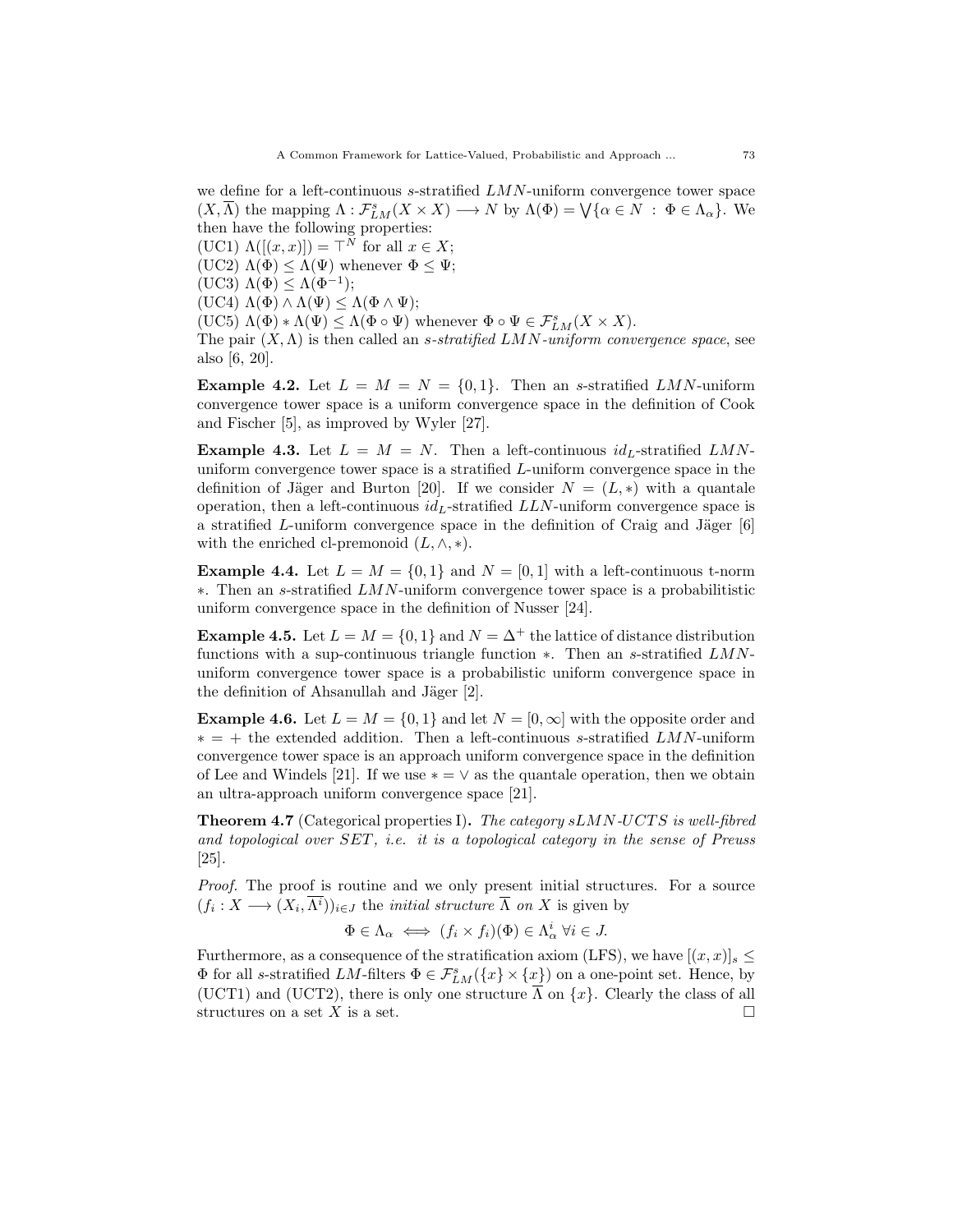As a consequence, we have *subspaces* and *product spaces*.

**Theorem 4.8** (Categorical properties II). Let  $s: L \longrightarrow M$  and  $t: M \longrightarrow L$  be stratification mappings such that  $s \circ t \geq id_M$  and  $t \circ s \geq id_L$  and let N be a complete Heyting algebra, i.e.  $* = \wedge$ . Then the category sLMN-UCTS is Cartesian closed.

Proof. The proof is a bit tedious but can in principle be adapted from the proof in [20]. We note that because  $sLMN-UCTS$  is a well-fibred topolocial category, the Cartesian closedness is equivalent to the existence of function spaces, see [1]. So we simply state these function space structures. We denote  $UC(X, X') =$  ${f : (X, \overline{\Lambda}) \longrightarrow (X', \overline{\Lambda'}) : f \text{ uniformly continuous}, \text{ the evaluation mapping}$  $ev: UC(X, X') \times X \longrightarrow X'$  defined by  $ev(f, x) = f(x)$  and  $\eta: (UC(X, X') \times Y)$  $UC(X, X')\times (X \times X) \longrightarrow (UC(X, X') \times X) \times (UC(X, X') \times X)$ , defined by  $\eta((f,g),(x,x')) = ((f,x),(g(x'))$ . We then define the s-stratified LMN-uniform convergence tower space  $(UC(X, X'), \overline{\Lambda^{uc}})$  by putting for  $\Phi \in \mathcal{F}_{LM}^s(UC(X, X') \times$  $UC(X, X')$ 

$$
\Phi \in \Lambda^{uc}_{\alpha} \iff (ev \times ev)(\eta(\Phi \times \mathcal{F})) \in \Lambda'_{\beta} \text{ whenever } \beta \leq \alpha \text{ and } \mathcal{F} \in \Lambda_{\beta}.
$$

 $\Box$ 

### 5. The Category  $sLMN-UTS$

Let L, M be frames, let  $(N, *)$  be a quantale and let  $s: L \longrightarrow M$  be a stratification mapping. A pair  $(X,\overline{\mathcal{U}})$ , of a set X and  $\overline{\mathcal{U}} = (\mathcal{U}_{\alpha})_{\alpha \in N}$ ,  $\mathcal{U}_{\alpha} \in \mathcal{F}_{LM}^s(X \times X)$ , is an s-stratified LMN-uniform tower space if for all  $\alpha, \beta \in N$ (UT1)  $\mathcal{U}_{\alpha} \leq [\Delta]$ , where  $[\Delta](d) = \bigwedge_{x \in X} s(d(x, x));$ (UT2)  $\mathcal{U}_{\alpha} \leq \mathcal{U}_{\alpha}^{-1}$ ; (UT3)  $\mathcal{U}_{\alpha*\beta} \leq \mathcal{U}_{\alpha} \circ \mathcal{U}_{\beta};$ (UT4)  $\mathcal{U}_{\alpha} \leq \mathcal{U}_{\beta}$  whenever  $\alpha \leq \beta$ ;

$$
(\mathrm{UT5})\,\,\mathcal{U}_{\perp^N} = \bigwedge \mathcal{F}_{LM}^s(X \times X).
$$

A mapping  $f : (X,\overline{U}) \longrightarrow (X',\overline{U'})$  is called uniformly continuous if  $\mathcal{U}'_{\alpha} \leq$  $(f \times f)(U_{\alpha})$  for all  $\alpha \in N$ . The category with objects the s-stratified LMNuniform tower spaces and uniformly continuous mappings as morphisms is denoted by  $sLMN-UTS$ .

A space  $(X,\overline{\mathcal{U}}) \in |sLMN-UTS|$  is called *left-continuous* if (UTLC)  $\mathcal{U}_{\bigvee A} \leq \bigvee_{\alpha \in A} \mathcal{U}_{\alpha}$  whenever  $A \subseteq N$ .

We note that if N is a complete Heyting algebra, i.e. if  $* = \wedge$ , then the axiom (UT3) is equivalent to the requirement  $\mathcal{U}_{\alpha} \leq \mathcal{U}_{\alpha} \circ \mathcal{U}_{\alpha}$  for all  $\alpha \in N$ .

**Example 5.1.** Let  $L = M = N = \{0, 1\}$ , then an *s*-stratified LMN-uniform tower space is a uniform space in the definition of Bourbaki [3].

**Example 5.2.** Let  $L = M = \{0, 1\}$  and  $N = [0, 1]$  with a left-continuous t-norm. Then an s-stratified LMN-uniform tower space is a probabilistic uniform space in the definition of Florescu [9]. If the t-norm is the minimum, then these spaces can be identified with the generalized uniform spaces of Burton et al. [4].

**Example 5.3.** Let  $L = M = \{0, 1\}$  and let  $N = [0, \infty]$  with the opposite order and with the (extended) addition as quantale operation. Then a left-continuous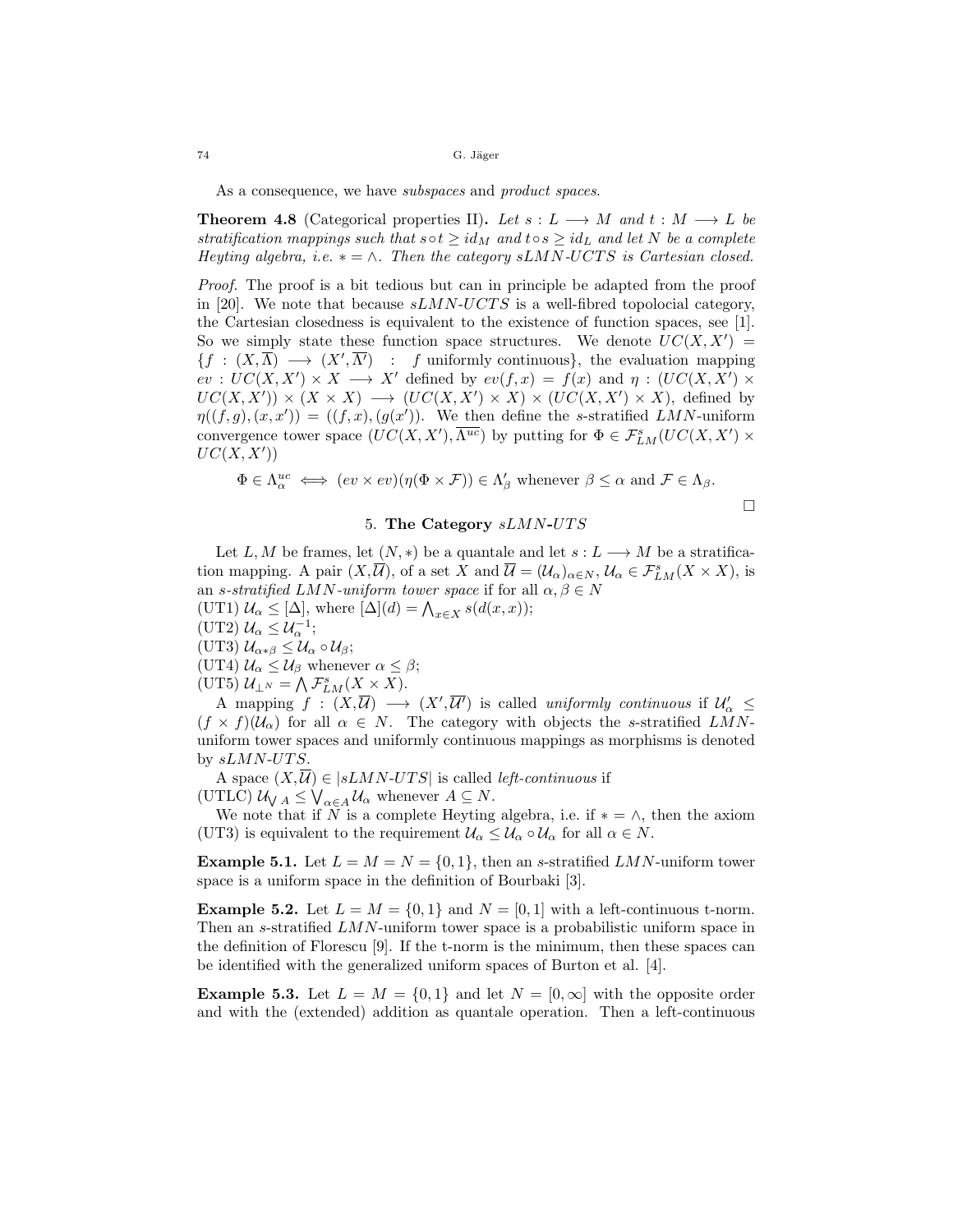s-stratified  $LMN$ -uniform tower space is an approach uniform space [23, 21]. If the quantale operation is the maximum, then the resulting approach uniform spaces are called level-uniform in [21].

Example 5.4. Let  $L = M = \{0, 1\}$  and let  $N = \Delta^+$  be the set of distance distribution functions with a sup-continuous triangle function as quantale operation. Then an s-stratified LMN-uniform tower space is a probabilistic uniform space in the definition of Ahsanullah and Jäger  $[2]$ .

**Example 5.5.** Let  $L = M$  be frames and  $N = \{0, 1\}$ . Then an id<sub>L</sub>-stratified LMN-uniform tower space is a stratified L-uniform space in the definition of Gutiérrez García [11, 12].

**Example 5.6** (*L*-continuity space). A *value quantale* [8] is a completely distributive lattice (L,  $\leq$ ) with a quantale operation  $*$  such that  $\perp \leq \top$  and  $\alpha \vee \beta \leq \top$  whenever  $\alpha, \beta \leq \top$ . Examples for value quantales are  $([0, \infty], +)$  or  $(\Delta^+, *)$  with a supcontinuous triangle function, see [8]. It should be noted that Flagg [8] uses the opposite order. For a value quantale L, an L-continuity space  $[8]$  is a pair  $(X, d)$ of a set X and a mapping  $d : X \times X \longrightarrow L$  which is reflexive, i.e.  $d(x, x) = \top$ for all  $x \in X$ , and transitive, i.e.  $d(x, y) * d(y, z) \leq d(x, z)$  for all  $x, y, z \in X$ . We additionally demand that d is symmetric, i.e. that  $d(x, y) = d(y, x)$  for all  $x, y \in X$ .

In case  $L = [0, \infty]$  with the opposite order and extended addition as quantale operation, a symmetric L-continuity space is a pseudometric space. If  $L = \Delta^+$ and ∗ is a sup-continuous triangle function, a symmetric L-continuity space is a probabilistic pseudometric space, see [8].

For a symmetric L-continuity space  $(X, d)$  we define now, for  $\epsilon \in L$ , the set  $U_{\epsilon} = \{(x, y) \in X \times X : d(x, y) \geq \epsilon\}.$  It is then not difficult to show that  $\Delta \subseteq U_{\epsilon}$ , that  $U_{\epsilon} \subseteq U_{\delta}$ , whenever  $\delta \leq \epsilon$ , that  $U_{\epsilon} \cap U_{\delta} = U_{\epsilon} \setminus \delta$ , that  $U_{\epsilon} = U_{\epsilon}^{-1}$  and that  $U_{\epsilon} \circ U_{\delta} \subseteq U_{\epsilon \ast \delta}$ . Hence, if we define  $\mathcal{U}_{\alpha}^{d} = [\{U_{\epsilon} : \epsilon \leq \alpha\}],$  i.e.  $\mathcal{U}_{\alpha}^{d}$  is the filter on  $X \times X$  generated by the sets  $U_{\epsilon}$  with  $\epsilon \leq \alpha$ , then  $(X, \overline{\mathcal{U}^d})$  is an s<sub>0</sub>-stratified  $\{0,1\}\{0,1\}$ L-uniform tower space.

We are now going to show that the category of  $s$ -stratified  $LMN$ -uniform tower spaces is isomorphic to a subcategory of the category of s-stratified LMN-uniform convergence tower spaces.

Let first  $(X,\overline{\mathcal{U}}) \in |sLMN-UTS|$ . If we define  $\Phi \in \Lambda^{\mathcal{U}}_{\alpha}$  if  $\Phi \geq \mathcal{U}_{\alpha}$ , then  $(X,\overline{\Lambda^{\overline{u}}}) \in \cong \cong \cong \cong \cong \mathbb{Z}$ . It is also clear that uniformly continuous mappings between s-stratified LMN-uniform tower spaces are uniformly continuous as mappings between the corresponding s-stratified  $LMN$ -uniform convergence tower spaces.

Let  $(X,\overline{\Lambda}) \in |sLMN\text{-}UCTS|$ . We define, for  $\alpha \in N$ , the s-stratified  $\alpha$ -LMentourage filter by  $\mathcal{U}_{\alpha}^{\Lambda} = \bigwedge_{\Phi \in \Lambda_{\alpha}} \Phi$ . We call  $(X, \overline{\Lambda})$  a principal s-stratified LMNuniform convergence tower space if the axiom

(PUCT)  $\Phi \in \Lambda_{\alpha}$  if and only if  $\Phi \geq \mathcal{U}_{\alpha}^{\Lambda}$ 

is satisfied. The subcategory of  $sLMN-UCTS$  consisting of the principal s-stratified  $LMN$ -uniform convergence tower space is denoted by  $sLMN$ - $P UCTS$ .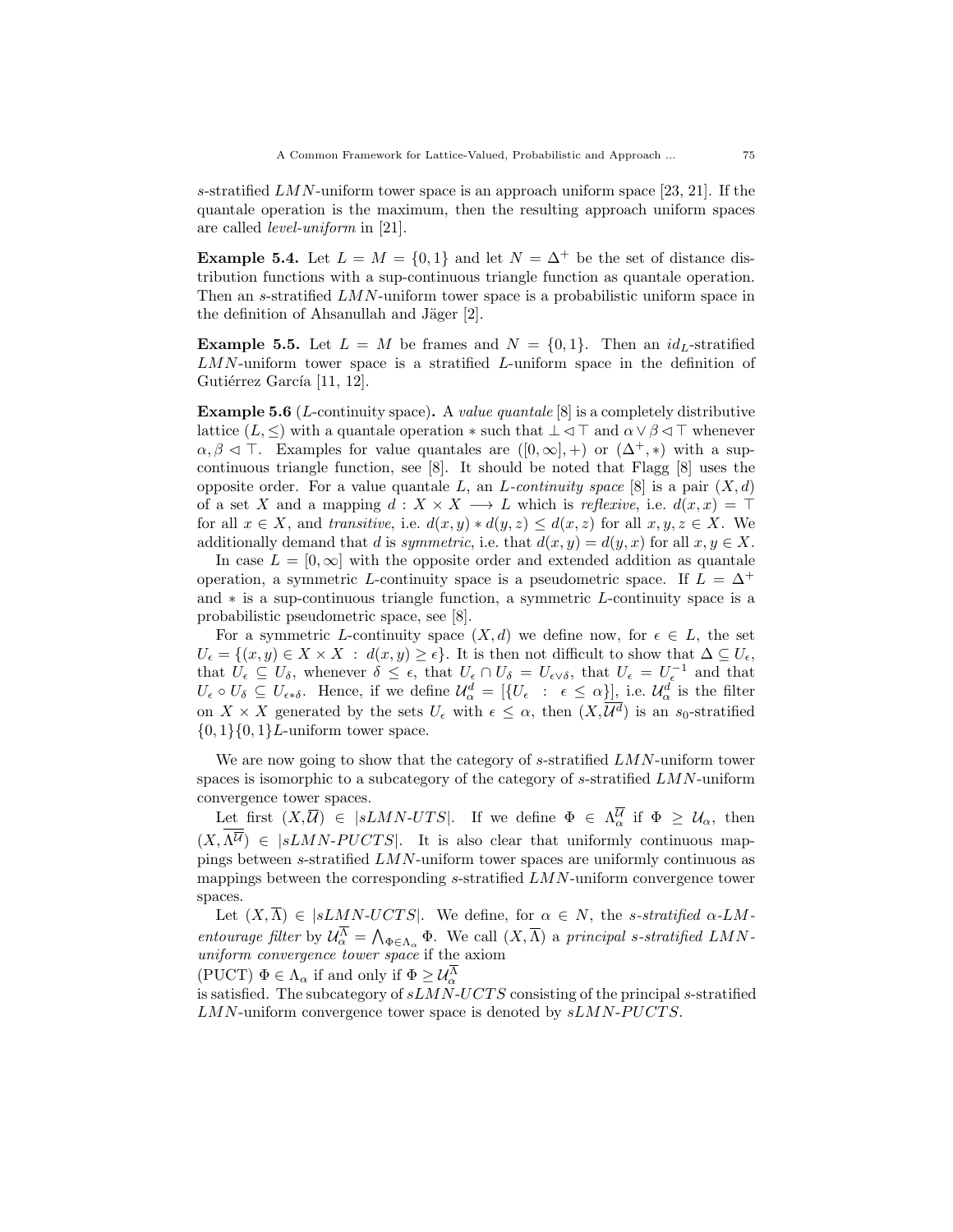**Lemma 5.7.** Let  $(X,\overline{\Lambda}) \in |sLMN\text{-}PUCTS|$ . Then  $(X,\overline{\mathcal{U}^{\Lambda}}) \in |sLMN\text{-}UTS|$ .

*Proof.* (UT1) We have  $[(x, x)] \in \Lambda_{\alpha}$  for all  $x \in X$  and hence  $\mathcal{U}_{\alpha}^{\Lambda} \leq [(x, x)]$  for all  $x \in X$ . Consequently, by (PUCT),  $\mathcal{U}_{\alpha}^{\Lambda} \leq \bigwedge_{x \in X} [(x, x)] = [\Delta]$ . (UT2) We have  $\mathcal{U}_{\alpha}^{\Lambda} \in \Lambda_{\alpha}$  and hence, by (UCT3),  $(\mathcal{U}_{\alpha}^{\Lambda})_{\alpha}^{-1} \in \Lambda_{\alpha}$ , from which, again using (PUCT),  $\mathcal{U}_{\alpha}^{\Lambda} \leq (\mathcal{U}_{\alpha}^{\Lambda})_{\alpha}^{-1}$  follows. For (UT3) we note that because of (UT1)  $\mathcal{U}_{\alpha}^{\Lambda} \circ \mathcal{U}_{\beta}^{\Lambda}$  always exists. Hence, using (PUCT) and (UCT7), it follows that  $\mathcal{U}_{\alpha}^{\Lambda} \circ \mathcal{U}_{\beta}^{\Lambda} \in \Lambda_{\alpha * \beta}$  and therefore  $\mathcal{U}_{\alpha\ast\beta}^{\Lambda} \leq \mathcal{U}_{\alpha}^{\Lambda} \circ \mathcal{U}_{\beta}^{\Lambda}$ . Similarly, from  $\mathcal{U}_{\beta}^{\Lambda} \in \Lambda_{\beta}$  and  $\alpha \leq \beta$ , we conclude with (UCT3) that  $\mathcal{U}_{\beta}^{\Lambda} \in \Lambda_{\alpha}$  and again (PUCT) leads to  $\mathcal{U}_{\alpha}^{\Lambda} \leq \mathcal{U}_{\beta}^{\Lambda}$ , i.e. (UT4) is valid. (UT5) finally is a direct consequence of (UCT6).

**Lemma 5.8.** Let  $(X,\overline{\Lambda}), (X',\overline{\Lambda'}) \in |sLMN-PUCTS|$  and let  $f : (X,\overline{\Lambda}) \longrightarrow$  $(X',\overline{\Lambda'})$  be uniformly continuous. Then  $f:(X,\mathcal{U}^{\overline{\Lambda}})\longrightarrow (X',\mathcal{U}^{\overline{\Lambda'}})$  is uniformly continuous.

*Proof.* We have  $(f \times f)(\mathcal{U}_{\alpha}^{\Lambda}) = (f \times f)(\Lambda_{\Phi \in \Lambda_{\alpha}} \Phi) = \Lambda_{\Phi \in \Lambda_{\alpha}} (f \times f)(\Phi)$  $\geq \bigwedge_{(f \times f)(\Phi) \in \Lambda'_\alpha} (f \times f)(\Phi) \geq \mathcal{U}^{\Lambda'}_\alpha$  $\alpha'$ .

Theorem 5.9. The categories sLMN-UTS and sLMN-PUCTS are isomorphic.

Proof. We define two functors.

$$
A: \left\{ \begin{array}{ccc} sLMN\text{-}PUCTS & \longrightarrow & sLMN\text{-}UTS \\ (X,\overline{\Lambda}) & \longmapsto & (X,\overline{\mathcal{U}^{\overline{\Lambda}}}) \\ f & \longmapsto & f \end{array} \right.
$$

and

$$
B: \left\{ \begin{array}{ccc} sLMN-UTS & \longrightarrow & sLMN-PUCTS \\ (X,\overline{U}) & \longmapsto & (X,\overline{\Lambda^U}) \\ f & \longmapsto & f \end{array} \right.
$$

.

Because  $\mathcal{U}_{\alpha}^{(\Lambda^{\mathcal{U}})} = \bigwedge_{\Phi \in \Lambda_{\alpha}^{\mathcal{U}}} \Phi = \bigwedge_{\Phi \geq \mathcal{U}_{\alpha}} \Phi = \mathcal{U}_{\alpha}$  and  $\Phi \in \Lambda_{\alpha}^{(\mathcal{U}^{\Lambda})} \iff \Phi \geq \mathcal{U}_{\alpha}^{\overline{\Lambda}} \iff$  $\Phi \in \Lambda_{\alpha}$  (because  $(X,\overline{\Lambda})$  is principal), these functors are isomorphism functors.  $\square$ 

**Lemma 5.10.** Let L, M, N be frames and let  $s: L \longrightarrow M$  be a stratification mapping. Then  $sLMN-PUCTS$  is a reflective subcategory of  $sLMN-UCTS$ .

*Proof.* For  $(X,\overline{\Lambda}) \in |sLMN-UCTS|$  and for  $\alpha \in N$  we denote  $\mathcal{U}^{\Lambda}_{\alpha} = \Lambda_{\Phi \in \Lambda_{\alpha}} \Phi$ . Then  $\mathcal{U}_{\alpha}^{\Lambda} \leq [\Delta], \mathcal{U}_{\alpha}^{\Lambda} \leq (\mathcal{U}_{\alpha}^{\Lambda})^{-1}$  and  $\alpha \leq \beta$  implies  $\mathcal{U}_{\alpha}^{\Lambda} \leq \mathcal{U}_{\beta}^{\Lambda}$ . We define  $\mathcal{J}_{\alpha}^{\Lambda} = \{ \Phi \in \mathcal{J}_{\alpha}^{\Lambda} \}$  $\mathcal{F}_{LM}^s(X \times X) : \Phi \leq \mathcal{U}_{\alpha}^{\Lambda}, \ \Phi \leq \Phi \circ \Phi$ . Then  $[X \times X] \in \mathcal{J}_{\alpha}^{\Lambda}$ , i.e.  $\mathcal{J}_{\alpha}^{\Lambda}$  is not empty. Furthermore  $\mathcal{U}_{\alpha}^* = \bigwedge_{\Phi \in \mathcal{J}_{\alpha}^{\overline{\Lambda}}} \Phi \in \mathcal{F}_{LM}^s(X \times X)$ . It is not difficult to show that  $\mathcal{U}_{\alpha}^* \in$  $\mathcal{J}_{\alpha}^{\Lambda}$  and hence  $\mathcal{U}_{\alpha}^{*} \leq \mathcal{U}_{\alpha}^{*} \circ \mathcal{U}_{\alpha}^{*}$ . Furthermore,  $\mathcal{U}_{\alpha}^{*} \leq \mathcal{U}_{\alpha}^{\Lambda} \leq [\Delta]$  and also  $\mathcal{U}_{\alpha}^{*} = (\mathcal{U}_{\alpha}^{*})^{-1}$ . We define now  $\Phi \in \Lambda_{\alpha}^*$  if  $\Phi \geq \mathcal{U}_{\alpha}^*$ . Clearly then  $(X, \overline{\Lambda^*}) \in |sLMN-PUCTS|$  and for  $\Phi \in \Lambda_{\alpha}$  we have  $\Phi \geq \mathcal{U}_{\alpha}^{\Lambda} \geq \mathcal{U}_{\alpha}^*$ , i.e.  $\Phi \in \Lambda_{\alpha}^*$ . Hence, the identity mapping  $id_X: (X,\overline{\Lambda}) \longrightarrow (X,\overline{\Lambda^*})$  is uniformly continuous. If  $f: (X,\overline{\Lambda}) \longrightarrow (X',\overline{\Lambda'})$  is uniformly continuous in  $sLMN-PUCTS$ , then  $f: (X, \overline{\Lambda^*}) \longrightarrow (X', \overline{\Lambda'^*})$  is also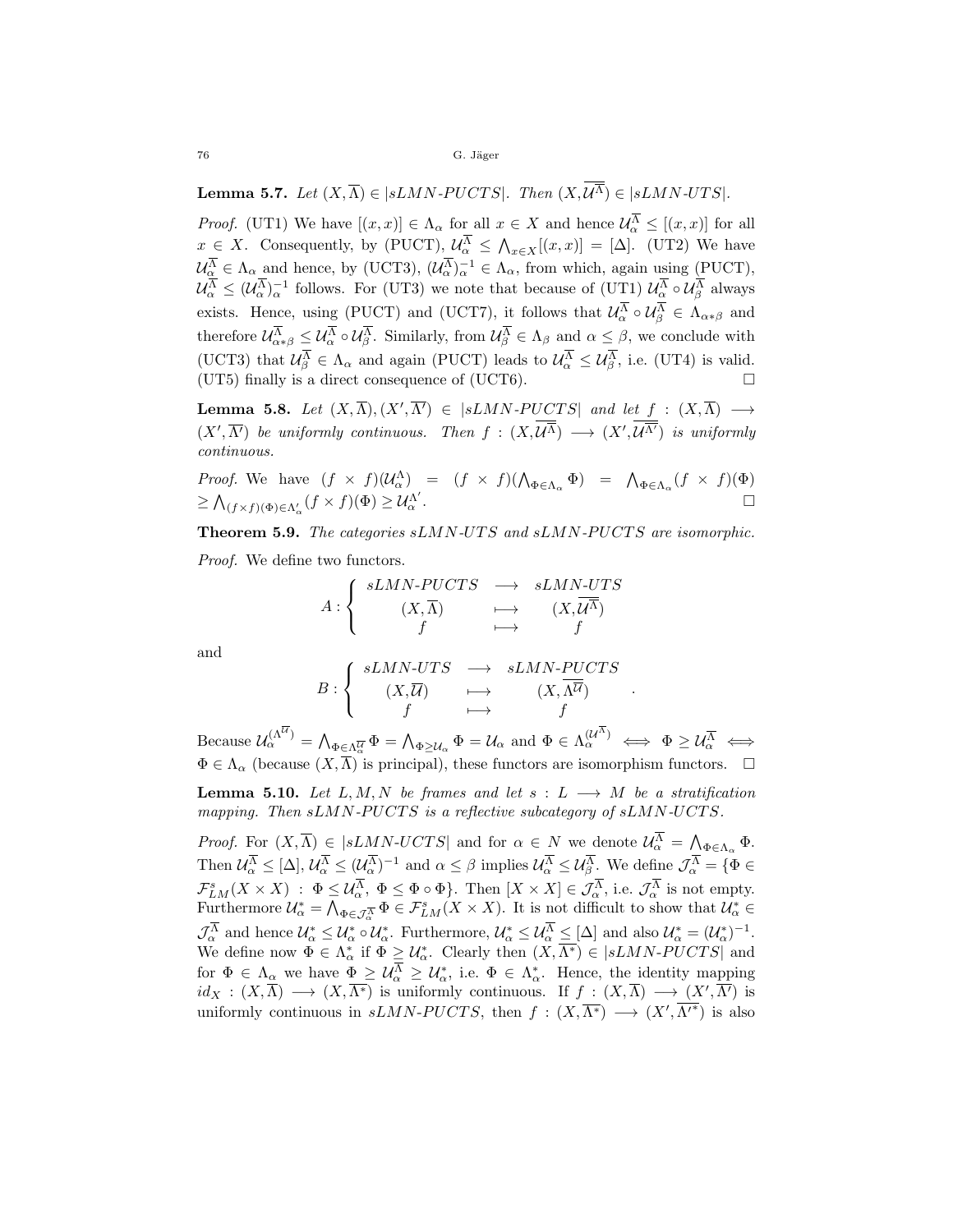uniformly continuous as a mapping in  $sLMN-PUCTS$ . In fact, let  $\Phi \leq \mathcal{U}_{\alpha}^{\overline{\Lambda'}}$  such that  $\Phi \leq \Phi \circ \Phi$ . Then  $\Phi \leq (f \times f)(\mathcal{U}^{\Lambda} a_{\alpha})$  and hence  $(f \times f)^{-1}(\Phi)$  exists and  $(f \times f)^{-1}(\Phi) \leq \mathcal{U}_{\alpha}^{\Lambda}$ . As  $(f \times f)^{-1}(\Phi) \leq (f \times f)^{-1}(\Phi \circ \Phi) \leq (f \times f)^{-1}(\Phi) \circ (f \times f)^{-1}(\Phi)$ we see that  $(f \times f)^{-1}(\Phi) \in \mathcal{J}^{\Lambda} a_{\alpha}$  and therefore  $(f \times f)^{-1}(\Phi) \leq \mathcal{U}_{\alpha}^*$ . We conclude from this that  $\Phi \le (f \times f)(\mathcal{U}_{\alpha}^*)$  and because  $\Phi \in \mathcal{J}_{\alpha}^{\overline{\Lambda'}}$  was arbitrary, we conclude  $(f \times f)(\mathcal{U}_{\alpha}^*) \geq \mathcal{U}_{\alpha}^{'*}$ . Hence we can define a functor

$$
K: \left\{ \begin{array}{ccc} sLMN-UCTS & \longrightarrow & sLMN-PUCTS \\ (X,\overline{\Lambda}) & \longmapsto & (X,\overline{\Lambda^*}) \\ f & \longmapsto & f \end{array} \right.
$$

If we denote the embedding functor  $E : \overline{S}LMN-P UCTS \longrightarrow \overline{S}LMN-UCTS$ , then for  $(X, \overline{\Lambda}) \in |sLMN-PUCTS|$  we have  $\Lambda_{\alpha} = \Lambda_{\alpha}^*$  for all  $\alpha \in N$ . This follows from the idempotency of  $\wedge$  as in this case  $\mathcal{U}^{\Lambda}_{\alpha} \in \mathcal{J}^{\Lambda}_{\alpha}$ . Hence  $K \circ E = id_{sLMN-PUCTS}$ . We have seen above that  $E \circ K \ge id_{sLMN-UCTS}$  and hence the claim follows.  $\square$ 

We can state the last result in the following form:

**Theorem 5.11.** If  $(N, \wedge)$  is a complete Heyting algebra, then sLMN-UTS is isomorphic to a reflective subcategory of  $sLMN-UCTS$ .

### 6. The Underlying  $sLMN$ -convergence Tower Space

We define for  $(X,\overline{\Lambda}) \in |sLMN\text{-}UCTS|$ ,  $x \in q_{\alpha}^{\Lambda}(\mathcal{F}) \iff \mathcal{F}_x \in \Lambda_{\alpha}$ . The following result is straightforward.

**Theorem 6.1.** Let  $(X, \overline{\Lambda}), (X', \overline{\Lambda'}) \in |\mathcal{sLMN}\text{-}UCTS|$ . Then

- (i)  $(X, q^{\Lambda})$  is an s-stratified LMN-convergence tower space;
- (ii)  $(X, q^{\Lambda})$  is left-continuous whenever  $(X, \overline{\Lambda})$  is left-continuous;
- (iii)  $f:(X,q^{\overline{\Lambda}})\longrightarrow (X',q^{\overline{\Lambda'}})$  is continuous whenever  $f:(X,\overline{\Lambda})\longrightarrow (X',\overline{\Lambda'})$  is uniformly continuous.

Hence we have a forgetful functor

$$
F: sLMN-UCTS \longrightarrow sLMN-CTS.
$$

Theorem 6.2. The functor F preserves initial constructions.

*Proof.* Let  $(f_i: X \longrightarrow (X_i, \Lambda^i))_{i \in J}$  be a source and the initial space  $(X, \overline{\Lambda})$ , i.e.  $\Phi \in \Lambda_{\alpha}$  if  $(f_i \times f_i)(\Phi) \in \Lambda_{\alpha}$  for all  $i \in J$ . For the source  $(f_i: X \longrightarrow (X_i, q^{\Lambda^i}))_{i \in J}$ and the initial space  $(X, \overline{q})$  we then have  $x \in q_\alpha(\mathcal{F})$  if and only if  $f_i(x) \in q_\alpha^{\Lambda^i}(f_i(\mathcal{F}))$ for all  $i \in J$ , if and only if  $(f_i \times f_i)(\mathcal{F}_x) = (f_i(\mathcal{F}))_{f_i(x)} \in \Lambda_\alpha^i$  for all  $i \in J$  if and only if  $\mathcal{F}_x \in \Lambda_\alpha$ . This is equivalent to  $x \in q_\alpha^{\overline{\Lambda}}(\mathcal{F})$ .

The s-stratified LMN-convergence tower space  $(X, q^{\Lambda})$  underlying an s-stratified  $LMN$ -uniform convergence tower space  $(X,\overline{\Lambda})$  has some strong properties. We call  $(X, \overline{q}) \in |sLMN-CTS|$  symmetric if, for all  $x, y \in X$ ,  $y \in q_{\alpha}([x])$  whenever  $x \in q_\alpha([y])$ . It is called, for a quantale operation  $*$  on N,  $*$ -transitive if, for all  $x, y, z \in X$ ,  $x \in c_{\alpha * \beta}([z])$  whenever  $x \in c_{\alpha}([y])$  and  $y \in c_{\beta}([z])$ .

.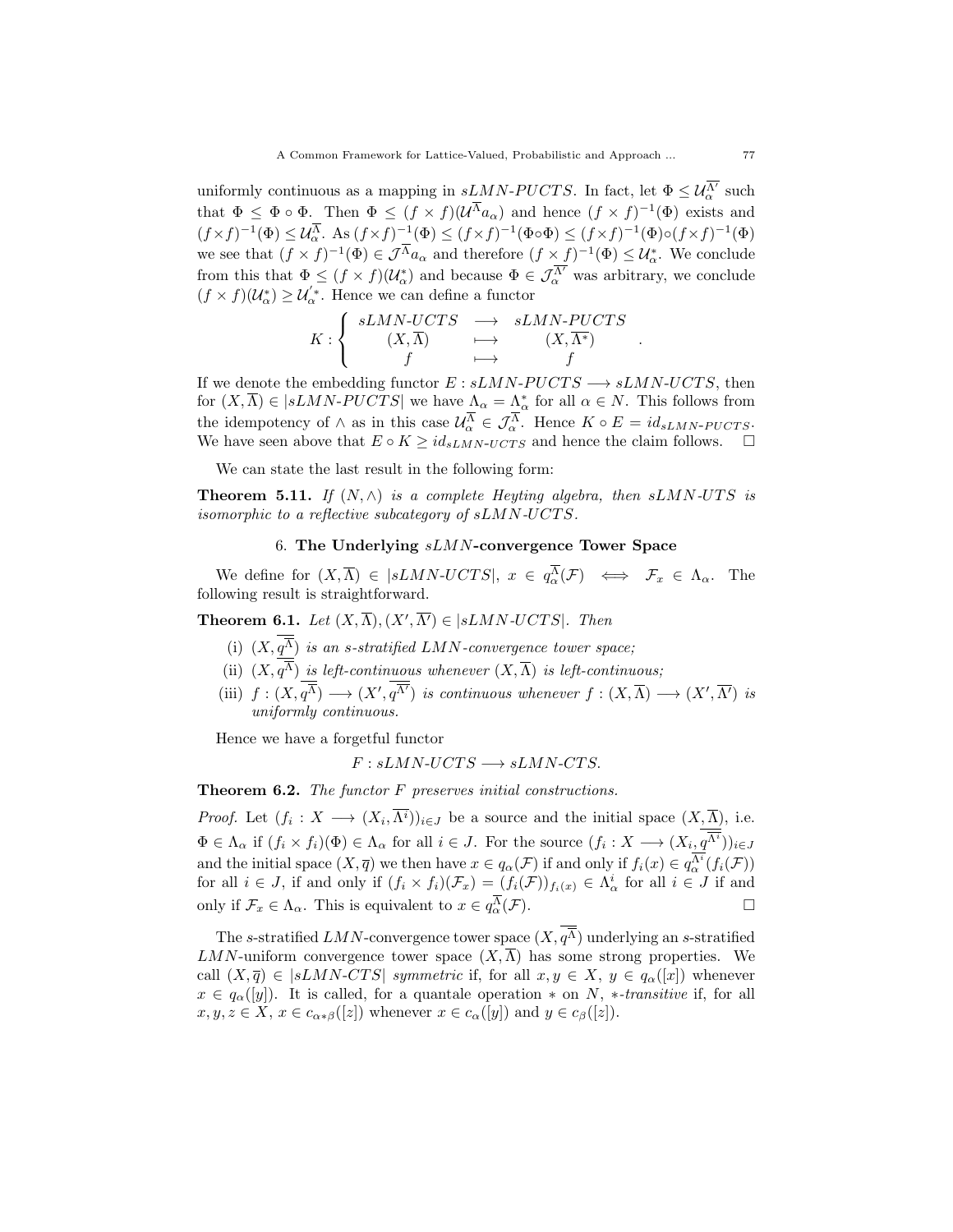**Lemma 6.3.** Let L, M be frames,  $s: L \longrightarrow M$  a stratification mapping and let  $(N, *)$  be a quantale. Let  $(X, \overline{\Lambda})$  be an s-stratified LMN-uniform convergence tower space.

(i)  $(X, q^{\overline{\Lambda}})$  satisfies the axiom (CTLIM)  $q^{\Lambda}_{\alpha}(\mathcal{F}) \cap q^{\Lambda}_{\alpha}(\mathcal{G}) \subseteq q^{\Lambda}_{\alpha}(\mathcal{F} \wedge \mathcal{G})$ ;

(ii)  $(X, q^{\Lambda})$  is symmetric;

(iii)  $(X, q^{\Lambda})$  is transitiv.

Proof. Property (i) follows from (UCT3), property (ii) follows from (UCT3) and  $[(x, y)]^{-1} = [(y, x)]$  and property (iii) follows from (UCT2), (UCT5) and  $[(x, y)] \circ$  $[(y, z)] \leq [(x, z)].$ 

Let now  $(X,\overline{\mathcal{U}}) \in |sLMN-UTS|$ . We define the  $\alpha$ -LM-neighbourhood filter of  $x \in X$  by  $\mathcal{U}_{\alpha}^x = \mathcal{U}_{\alpha}(x)$ . Then, for  $a \in L^X$  we have  $\mathcal{U}_{\alpha}^x(a) = \bigvee \{ \mathcal{U}_{\alpha}(d) : d(\cdot, x) \leq a \}.$ 

**Proposition 6.4.** Let  $(X,\overline{U}) \in |\mathcal{sL}MN\text{-}UTS|$  and for  $\alpha \in N$  and  $x \in X$  define  $\mathcal{U}_{\alpha}^x = \mathcal{U}_{\alpha}(x)$ . Then

- (LNT0)  $\mathcal{U}_{\alpha}^x \in \mathcal{F}_{LM}^s(X);$
- $(LNT1)$   $\mathcal{U}_{\alpha}^{x} \leq [x];$
- (LNT2)  $\mathcal{U}_{\alpha}^x \leq \mathcal{U}_{\beta}^x$  whenever  $\alpha \leq \beta$ ;
- (LNT3)  $\mathcal{U}_{\alpha}^x \leq \mathcal{U}_{\alpha}^x(\mathcal{U}_{\alpha}^{(\cdot)})$  in case  $(N, \wedge)$  is a complete Heyting algebra and if there is a stratification mapping  $t : M \longrightarrow L$  with  $s \circ t \circ s \geq s$ .

Proof. (LNT0) and (LNT2) are easy and not presented. For (LNT1) we remark that from  $d(y, x) \le a(y)$  for all  $y \in X$  it follows that  $s(d(x, x)) \le s(a(x))$  and hence, with  $\mathcal{U}_{\alpha} \leq [\Delta]$ , we obtain  $\mathcal{U}_{\alpha}^x(a) \leq \bigvee \{s(d(x,x)) : d(\cdot,x) \leq a\} \leq s(a(x)) = [x](a)$ . For (LNT3) let  $t(d(\cdot,x)) \leq \mathcal{U}_{\alpha}^{(\cdot)}(a)$ . If  $b, c \in L^{X \times X}$ W such that  $b \circ c \leq d$ , then  $z \in X$   $b(\cdot, z) \wedge c(z, x) \leq d(\cdot, x)$  and in particular  $b(\cdot, x) \wedge c(x, x) \leq d(\cdot, x)$ . We conclude from this

$$
\begin{array}{lcl} \mathcal{U}_{\alpha}(d) & \leq & \mathcal{U}_{\alpha} \circ \mathcal{U}_{\alpha}(d) \\ & \leq & \bigvee_{b(\cdot,x) \wedge c(x,x) \leq d(\cdot,x)} \mathcal{U}_{\alpha}(b) \wedge \mathcal{U}_{\alpha}(c) \end{array}
$$

Using  $\mathcal{U}_{\alpha}(c) \leq [\Delta](c) \leq s(c(x,x))$ , we obtain

$$
U_{\alpha}(d) \leq \bigvee_{b(\cdot,x)\wedge c(x,x)\leq d(\cdot,x)} U_{\alpha}(b) \wedge s(c(x,x))
$$
  
\n
$$
\leq \bigvee_{b(\cdot,x)\wedge c(x,x)\leq d(\cdot,x)} U_{\alpha}(b \wedge (c(x,x))_{X})
$$
  
\n
$$
\leq \bigvee_{e(\cdot,x)\leq d(\cdot,x)} U_{\alpha}(e)
$$
  
\n
$$
\leq \bigvee_{t(e(\cdot,x))\leq t(d(\cdot,x))} U_{\alpha}(e)
$$
  
\n
$$
\leq \bigvee_{t(e(\cdot,x))\leq t(d(\cdot,x))} U_{\alpha}(e)
$$
  
\n
$$
= U_{\alpha}^{x}(t(U_{\alpha}^{(\cdot)}(a))).
$$

 $\Box$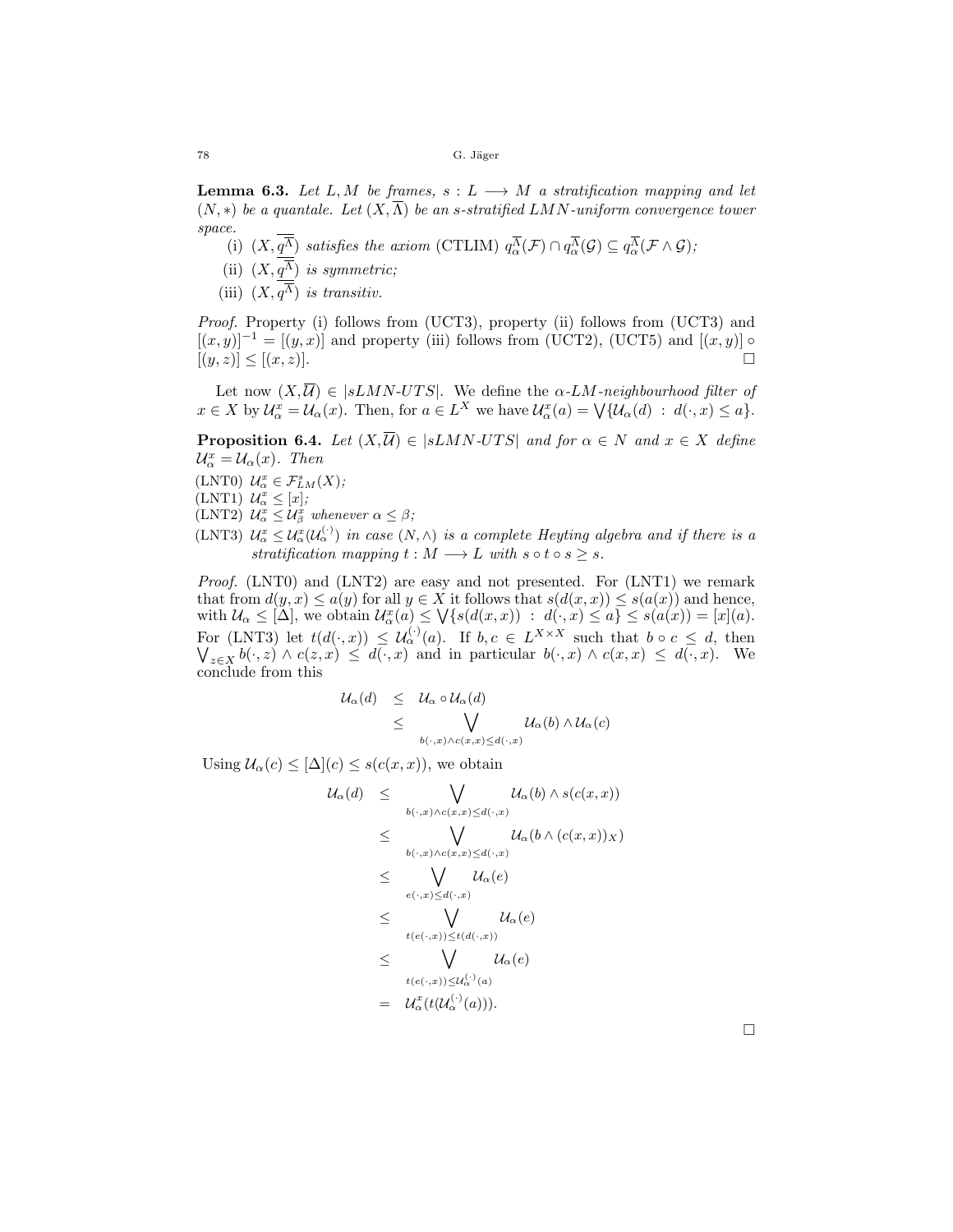**Proposition 6.5.**  $(X,\overline{\mathcal{U}}), (X',\overline{\mathcal{U}'}) \in |\mathit{sLMN-UTS}|$  and let  $f : (X,\overline{\mathcal{U}}) \longrightarrow (X',\overline{\mathcal{U}'})$ be uniformly continuous. Then for all  $\alpha \in N$  and all  $x \in X$  we have  $\mathcal{U}_{\alpha}^{f(x)} \leq f(\mathcal{U}_{\alpha}^{x})$ .

*Proof.* We have  $\mathcal{U}'_{\alpha} \leq (f \times f)(\mathcal{U}_{\alpha})$  and hence, by Lemma 3.9(7), we obtain  $\mathcal{U}'_{\alpha}^{(f(x))}$  $\mathcal{U}'_{\alpha}(f(x)) \leq (f \times f)(\mathcal{U}_{\alpha})(f(x)) \leq f(\mathcal{U}_{\alpha}(x)) = f(\mathcal{U}_{\alpha}^x)$  $\alpha^{(x)}$ .

We call a pair  $(X, (\overline{\mathcal{U}^x})_{x \in X})$  with  $\overline{\mathcal{U}^x} = (\mathcal{U}^x_\alpha)_{\alpha \in N}$  that satisfies the axioms (NT0), (NT1) and (NT2) an s-stratified LMN-neighbourhood tower space. If  $* = \wedge$  and additionally (LNT3) is satisfied, then we call  $(X,(\overline{\mathcal{U}^x})_{x\in X})$  topological. (For  $*\neq \wedge$  we have to formulate (LNT3) differently, however, the paper [18] does not contain this general set-up.) For an s-stratified LMN-neighbourhood tower space  $(X,(\overline{\mathcal{U}^x})_{x\in X})$ we define  $x \in q_\alpha^{(\overline{\mathcal{U}}^x)x \in X}(\mathcal{F}) \iff \mathcal{F} \geq \mathcal{U}_\alpha^x$ . If the s-stratified LMN-neighbourhood space is clear, we simply write  $q_\alpha(\mathcal{F})$  for  $q_\alpha^{(\overline{\mathcal{U}^x})_{x\in X}}(\mathcal{F})$ . It is clear then that  $(X,\overline{q})$  is an s-stratified LMN-pretopological convergence tower space and that, in case that  $(X,(\overline{\mathcal{U}^x})_{x\in X})$  satisfies the axiom (LNT3) and  $(N,\wedge)$  is a complete Heyting algebra,  $(X, \overline{q})$  is then an s-stratified LMN-topological convergence tower space, i.e. that it satisfies the Kowalsky axiom, see [18]. If we define morphisms as in Proposition 6.5, then we can define the category  $sLMN-NTS$  with objects the s-stratified LMN-neighbourhood tower spaces. It is not difficult to show that this category is isomoprhic to the category of pretopological sLMN-convergence tower spaces.

Remark 6.6. We now have two ways for defining an s-stratified LMN-convergence tower space for an s-stratified LMN-uniform tower space  $(X,\overline{\mathcal{U}})$ . We can first go to the induced s-stratified  $LMN$ -uniform convergence tower space  $(X, \overline{\Lambda^{U}})$  and then consider the underlying s-stratified  $LMN$ -convergence tower space  $(X, q^{\Lambda^{\mathcal{U}}})$ . Alternatively, we can go to the induced s-stratfied LMN-neighbourhood tower space  $(X,(\overline{\mathcal{U}^x})_{x\in X})$  and then consider the generated s-stratified LMN-pretopological convergence tower space  $(X, \overline{q^{(\overline{\mathcal{U}^x})_{x \in X}}})$ . We have  $x \in q^{\Lambda^{\overline{\mathcal{U}}}}_{\alpha}(\mathcal{F})$  if and only if  $\mathcal{F}_x \geq \mathcal{U}_{\alpha}$ . Using Lemma 3.9(4) this is equivalent to  $\mathcal{F} \geq \mathcal{U}_{\alpha}^x$ , i.e. to  $x \in q^{(\overline{\mathcal{U}^x})_{x \in X}}(\mathcal{F})$ . So we obtain in both ways the same s-stratified LMN-convergence tower space.

**Example 6.7.** Let  $L = M = N$  be completely distributive and consider the stratification mapping  $s = id_L$ . We consider an s-stratified LMN-uniform tower space  $(X,\overline{\mathcal{U}})$  that satisfies additionally the axioms

 $(LUT0)$   $U_{\top} = [\Delta];$  $(\text{LUTRC}) \bigwedge_{j \in J} \mathcal{U}_{\alpha_j} \leq \mathcal{U}_{\bigwedge_{j \in J} \alpha_j}.$ 

We call the condition (LUTRC) the right-continuity condition. We consider further the opposite order on N, i.e. we consider  $N = L^{op}$ . Then the underlying s-stratified LMN-neighbourhood tower space satisfies the axioms

(N1)  $\mathcal{U}_{\alpha}^{x} \in \mathcal{F}_{LL}^{s}(X);$ (N2)  $\alpha \leq^{op} \beta$  implies  $\mathcal{U}_{\beta}^x \leq \mathcal{U}_{\alpha}^x$ ; (N3)  $\mathcal{U}_{\alpha}^{x} \leq [x];$ (N4)  $\mathcal{U}_{\alpha}^{x} \leq \mathcal{U}_{\alpha}^{x}(\mathcal{U}_{\alpha}^{(\cdot)});$ (N5)  $\mathcal{U}_{\perp^{op}}^x = [x];$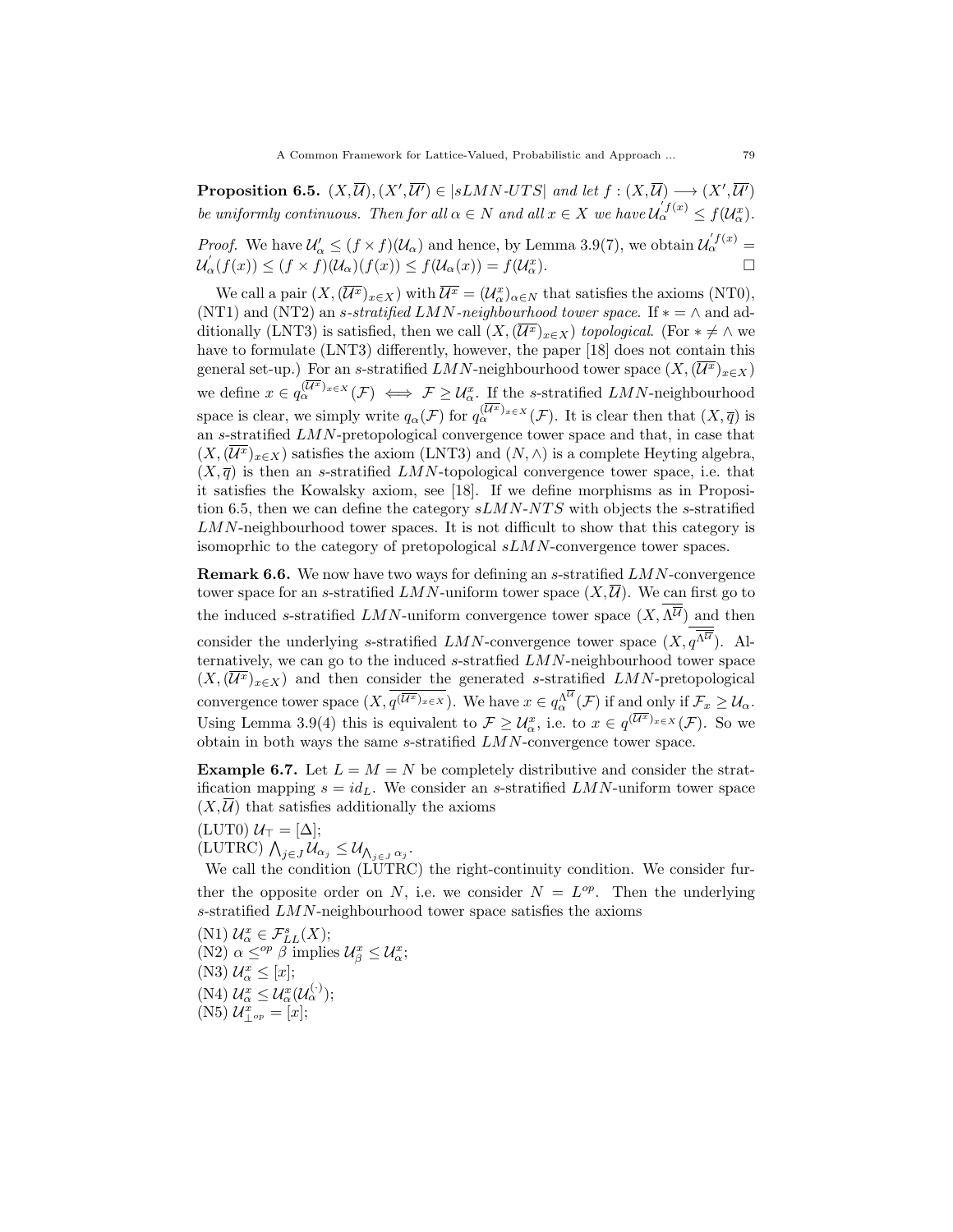(N6)  $a(x) \leq U_{\alpha_i}^x(a)$  for all  $x \in X$  and all  $i \in J$  implies  $a(x) \leq U_{\sqrt{\alpha_i} \sigma_i}^x(a)$  for all  $x \in X$ .

We only need to prove  $(N5)$  and  $(N6)$ .

For (N5), we have because  $\mathcal{U}_{\top} = [\Delta] \text{ that } \mathcal{U}_{\bot^{op}}(a) = \bigvee \{ \bigwedge_{y \in X} s(d(y, y)) \ : \ d(\cdot, x) \leq \bot \}$ a}. We define  $d_x \in L^{X \times X}$  by  $d_x(u, v) = a(x)$  if  $u = v$  and  $d_x(u, v) = \bot$  if  $u \neq v$ . Then  $d(u, x) = a(x)$  if  $u = x$  and  $d(u, x) = \perp \le a(u)$  if  $u \ne x$ , i.e. we have  $d(\cdot, x) \le a$  and hence  $\mathcal{U}^x_{\perp^{op}}(a) \ge a(x) = [x](a)$ .

For (N6) we use the complete distributivity of L. If  $a(x) \leq U_{\alpha_i}^x(a)$  for all  $i \in J$ and all  $x \in X$ , then let  $\gamma \lhd a(x)$ . Then for all  $i \in J$  there is  $d_i \in L^{X \times X}$  such that  $d_i(\cdot, x) \leq a$  and  $\mathcal{U}_{\alpha_i}(d_i) \geq \gamma$ . We define  $d = \bigvee_{i \in J} d_i$ . Then  $d(\cdot, x) \leq a$ and  $\mathcal{U}_{\alpha_i}(d) \geq \gamma$  for all  $i \in J$  and hence also  $\bigwedge_{i \in J} \mathcal{U}_{\alpha_i}(d) \geq \gamma$ . Using (LUTRC) then  $\mathcal{U}_{\bigvee_{i\in J}^{op}\alpha_i}(d) = \mathcal{U}_{\bigwedge_{i\in J}\alpha_i}(d) \geq \gamma$ . Hence  $\gamma \leq \bigvee \{\mathcal{U}_{\bigvee_{i\in J}^{op}\alpha_i}(d) : d(\cdot, x) \leq a\}$  $\mathcal{U}^x_{\bigvee_{i\in J}^{\text{op}}\alpha_i}(\tilde{a})$ . As L is completely distributive, we obtain  $\tilde{a}(x) \leq \mathcal{U}^x_{\bigvee_{i\in J}^{\text{op}}\alpha_i}(a)$ .

Defining  $\mathcal{N}(x, a, \alpha) = \mathcal{U}_{\alpha}^{x}(a)$ , this shows that for an  $id_L$ -stratified LLL-uniform tower space that satisfies (LUT0) and (LUTRC) the underlying  $id_L$ -stratified  $LLL^{op}$ neighbourhood space is an enriched L-fuzzy topological space in the definition of Höhle and Šostak, see Definition 8.1.8 and Proposition 8.1.9 together with Theorem 8.1.2 in [14]. In this sense are  $id_L$ -stratified  $LLL$ -uniform tower spaces that satisfy the additional axioms (LUT0) and (LUTRC) natural candidates for uniform structures that belong to stratified L-fuzzy topological spaces.

### 7. Conclusions

We introduced in this paper s-stratified  $LMN$ -uniform convergence spaces. The category of these spaces is topological and Cartesian closed. Furthermore, for special choices of the lattices  $L, M$  and the quantale  $N$ , many existing concepts of uniform convergence spaces, like lattice-valued, probabilistic and approach uniform convergence spaces, are covered as examples. This shows that a theory of such spaces is rich in examples and has good properties. Rather than developping theories for the particular instances it seems desirable to develop the theory for these very general spaces and obtain the corresponding theories for the examples as subcases. So there are two routes that can be followed. Firstly, one can develop e.g. a theory of Cauchy filters and completions for these spaces or, secondly, one can look at suitable generalizations, like e.g. Cauchy tower spaces or semi-uniform convergence tower spaces. A class of spaces that is at present not contained in our general framework are suitable tower spaces that contain e.g. the stratified L-ordered semiuniform convergence spaces of Fang [7] as examples.

#### **REFERENCES**

- [1] J. Adámek, H. Herrlich and G. E. Strecker, Abstract and concrete categories, Wiley, New York 1989.
- [2] T. M. G. Ahsanullah and G. Jäger, Probabilistic uniform convergence spaces redefined, Acta Math. Hungar., 146 (2015), 376 – 390.
- [3] N. Bourbaki, *General topology*, Chapters  $1 4$ , Springer Verlag, Berlin Heidelberg New York - London - Paris - Tokyo, 1990.